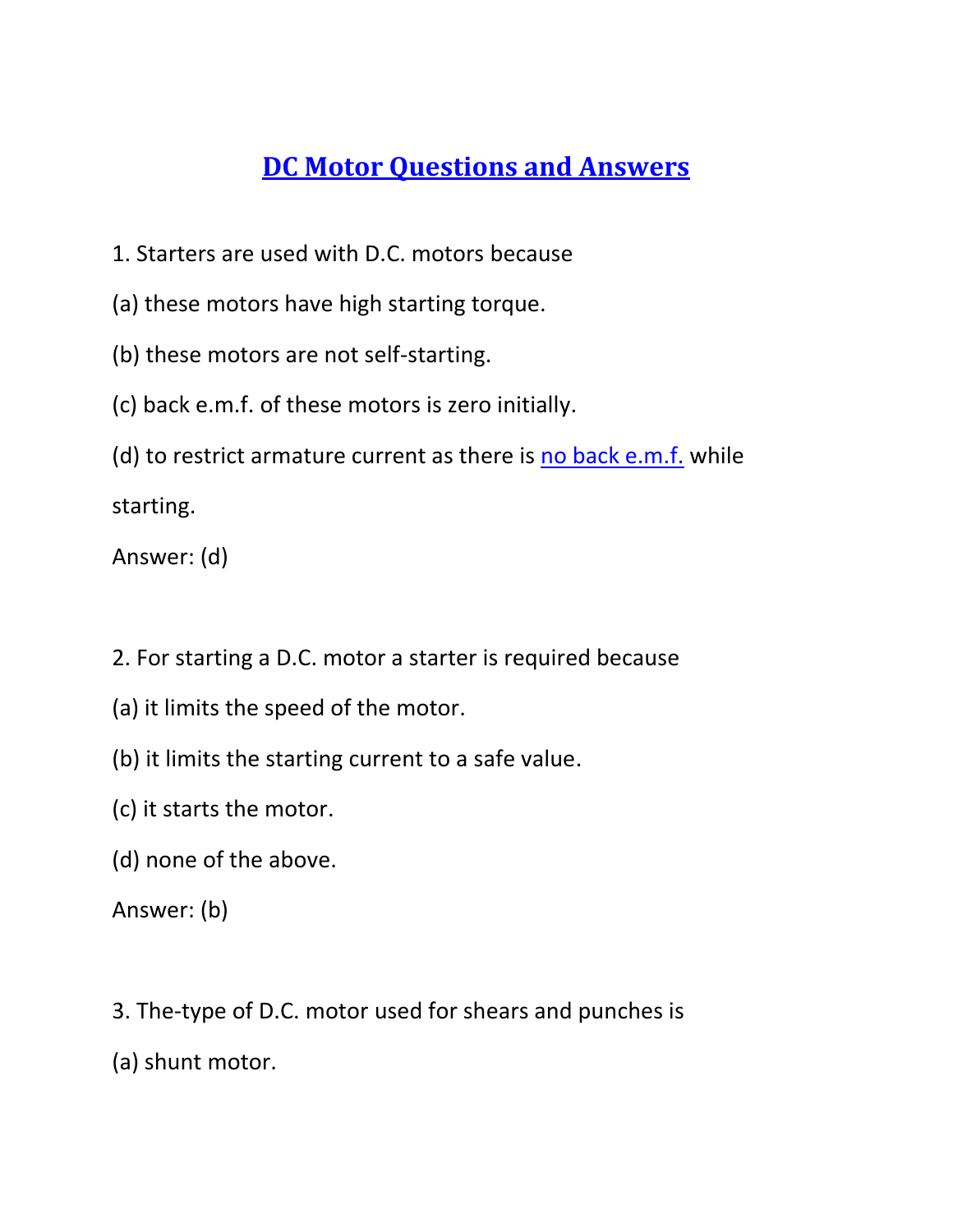(b) series motor.

- (c) differential compound D.C. motor.
- (d) [cumulative compound. D.C. motor](https://www.yourelectricalguide.com/2017/09/dc-motor-characteristics-and-applications.html) .

Answer: (d)

4. If D.C. motor is connected across the A.C. supply it will

- (a) run at normal speed.
- (b) not run.
- (c) run at lower speed.
- (d) burn due to heat produced in the field winding by eddy currents.

Answer: (d)

5. To get the speed of D.C. motor below the normal without wastage of electrical energy is…………. used.

- (a) Ward Leonard control
- (b) rheostatic control
- (c) any of the above method
- (d) none of the above method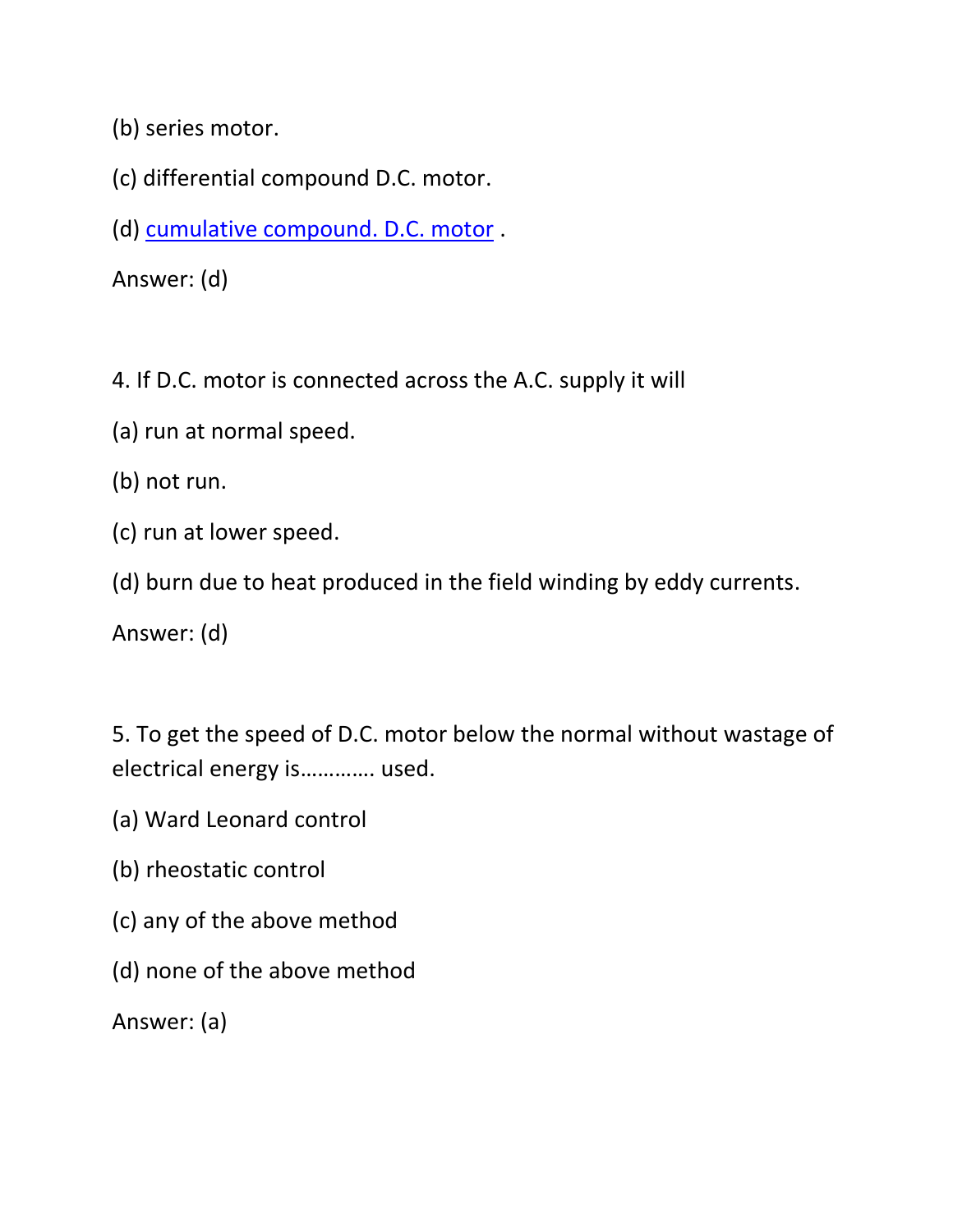6. When two D.C. series motors are connected in parallel, the resultant speed is

- (a) more than the normal speed
- (b) less than the normal speed
- (c) normal speed
- (d) zero

Answer: (c)

7. The [speed of a D.C. shunt motor](https://www.yourelectricalguide.com/2017/09/speed-control-of-dc-shunt-motor.html) more than its full-load speed can be obtained by

- (a) decreasing the field current.
- (b) increasing the field current.
- (c) decreasing the armature current.
- (d) increasing the armature current.

- 8. In a D.C. shunt motor, speed is
- (a) independent of armature current.
- (b) directly proportional to the armature current.
- (c) proportional to the square of the current.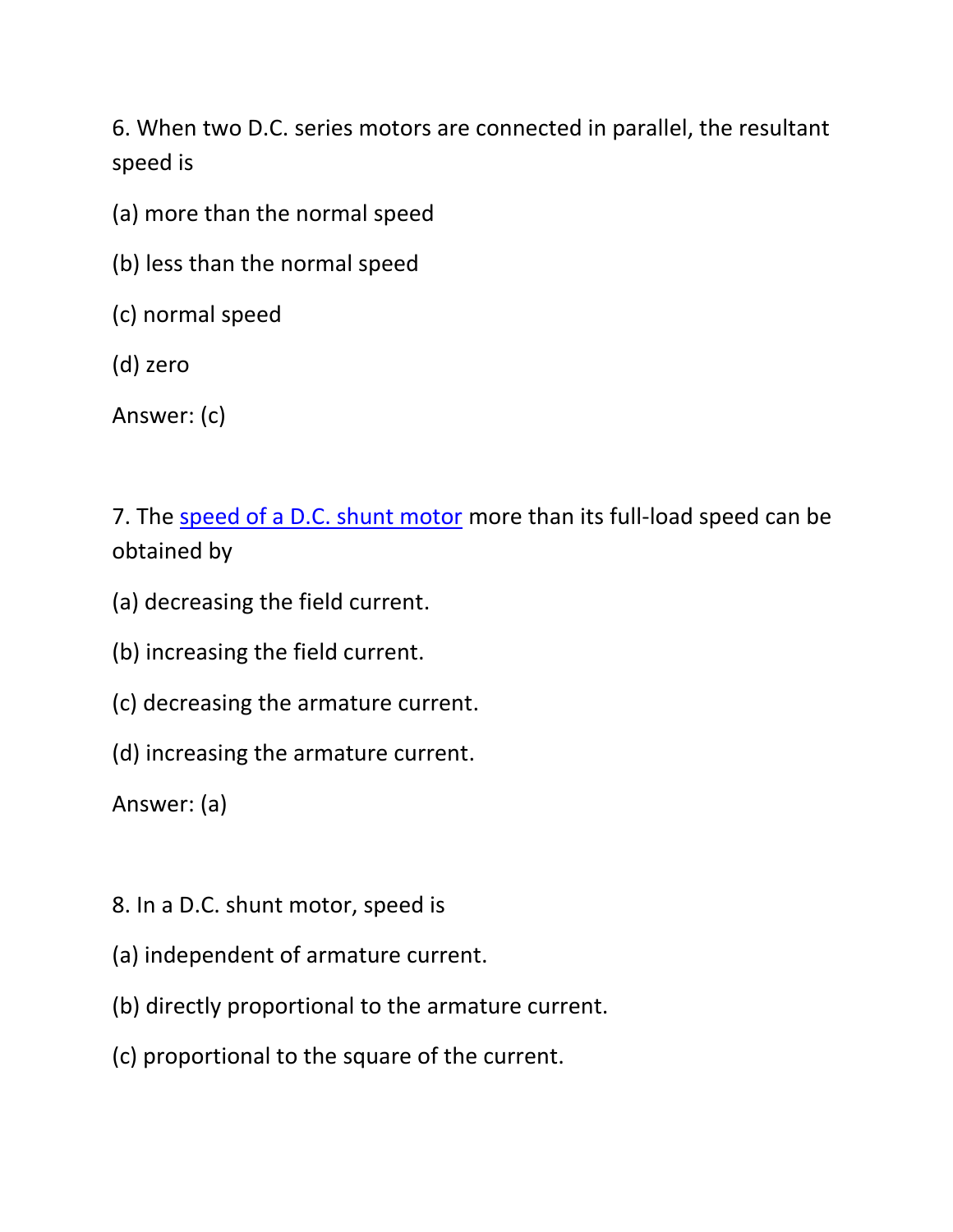(d) inversely proportional to the armature current.

Answer: (a)

9. If the speed of a D.C. shunt motor is increased the back e.m.f. of the motor will

| (a) decrease. | (b) increase. |
|---------------|---------------|
|               |               |

(a) remain same. (d) become zero.

Answer: (b)

10. What will happen if the back e.m.f. of a D.C. motor vanishes suddenly?

- (a) The motor will stop.
- (b) The motor will continue to run.
- (c) The armature may burn.
- (d) The motor will run noisy.

Answer: (c)

11. In case of D.C. shunt motors the speed is dependent on back e.m.f. only because

- (a) back e.m.f. is equal to armature drop.
- (b) armature drop is negligible.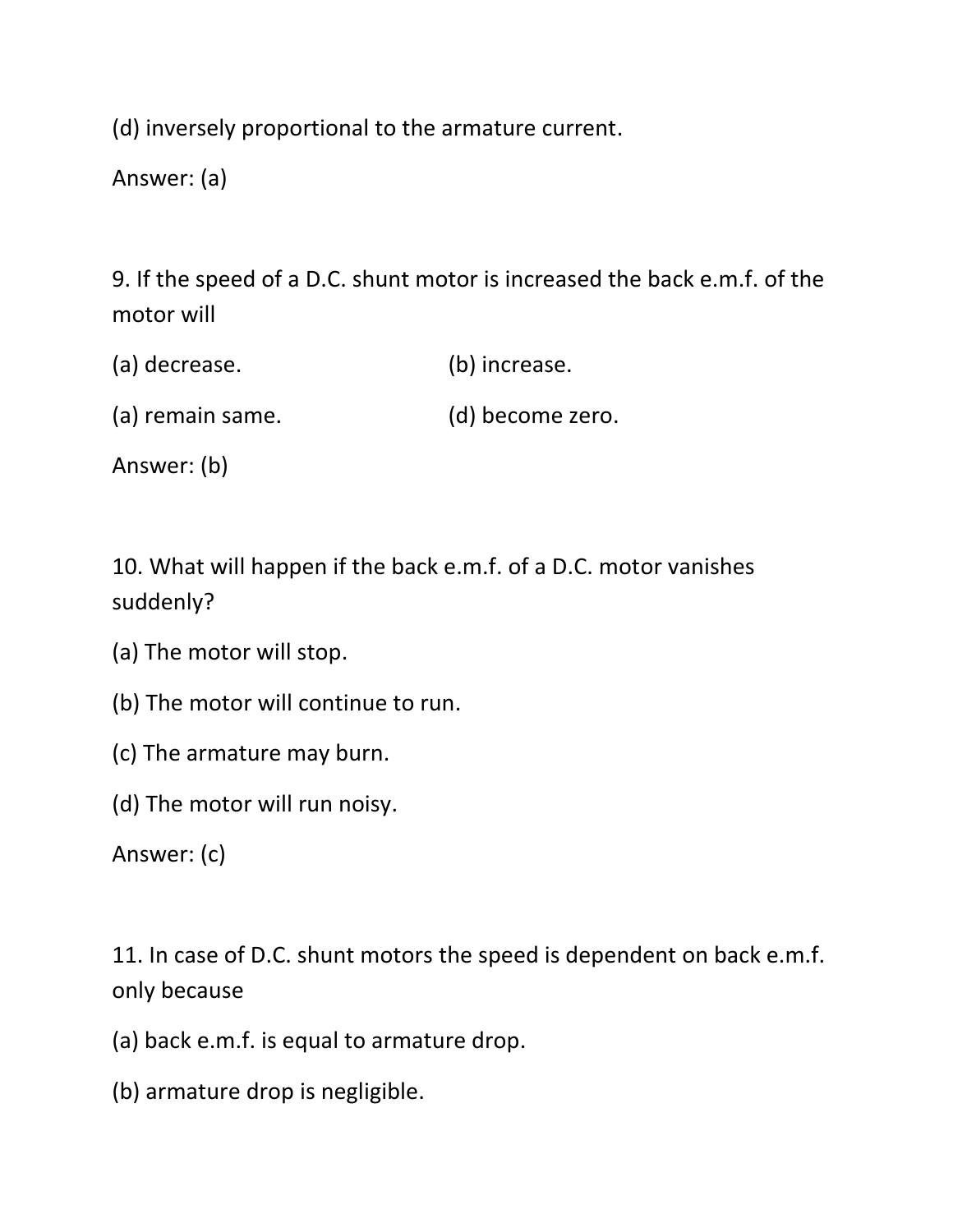(c) flux is proportional to armature current.

(d) flux is practically constant in D.C. shunt motors.

Answer: (d)

12. In a D.C. shunt motor, under conditions of maximum power, the current in the armature will be

(a) almost negligible.

- (b) rated full load current.
- (c) less than full-load current.
- (d) more than full-load current.

Answer: (d)

13. Which D.C. motor will have least percentage increase of input current for the same percentage increase in torque?

- (a) Shunt motor
- (b) Series motor
- (c) Cumulative compound motor
- (d) Separately excited motor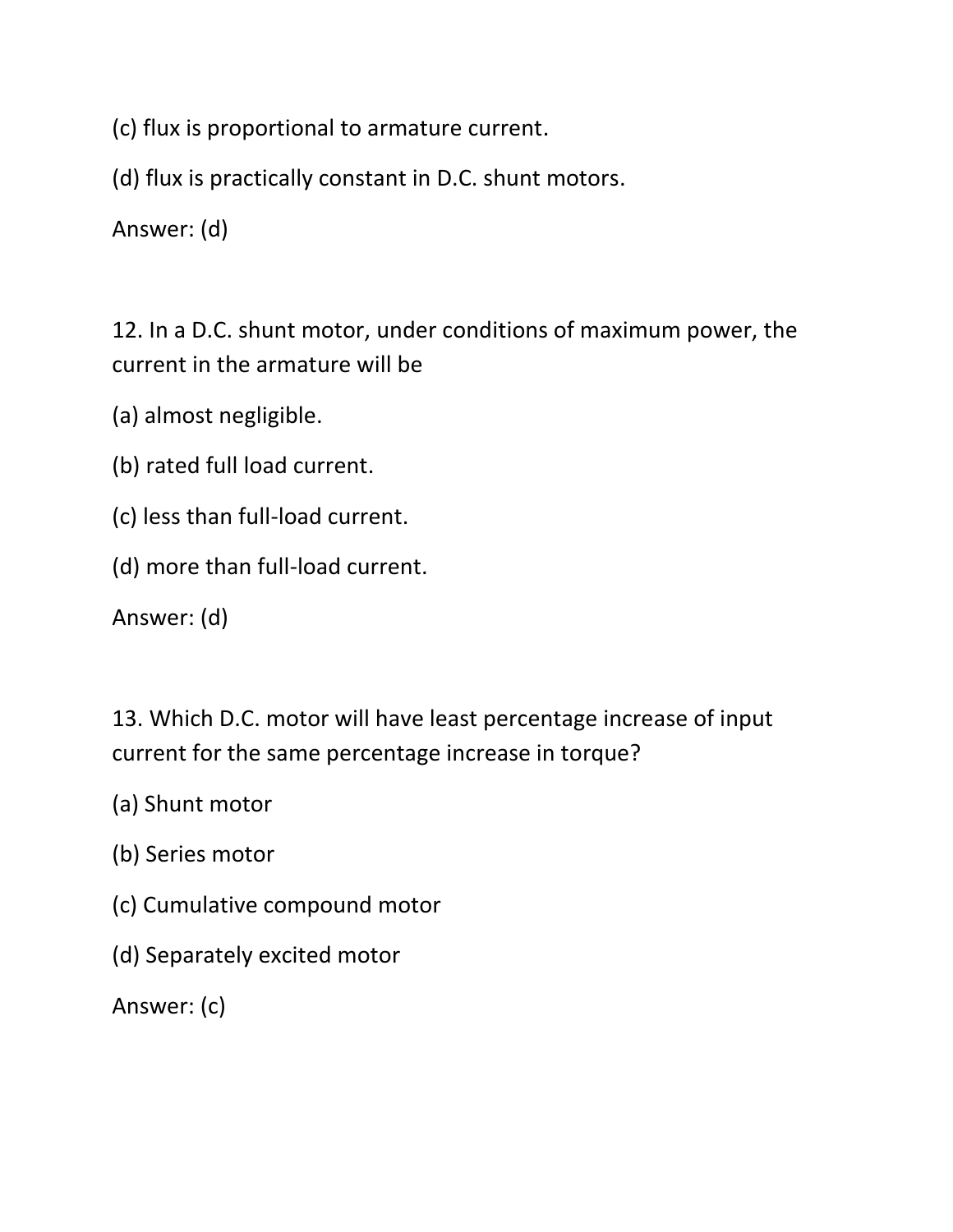14. Which of the following load normally needs starting torque more than the rated torque?

(a) Blowers

- (b) Conveyors
- (c) Air compressors
- (d) Centrifugal pumps

Answer: (b)

15. The starting resistance of a D.C. motor is generally

- (a) low.
- (b) around 5000 ohms.
- (c) 1000 ohms.
- (d) infinitely large.

- 16. The speed of a D.C. series motor is
- (a) proportional to the armature current.
- (b) proportional to the square of the armature current.
- (c) proportional to field current.
- (d) inversely proportional to the armature current.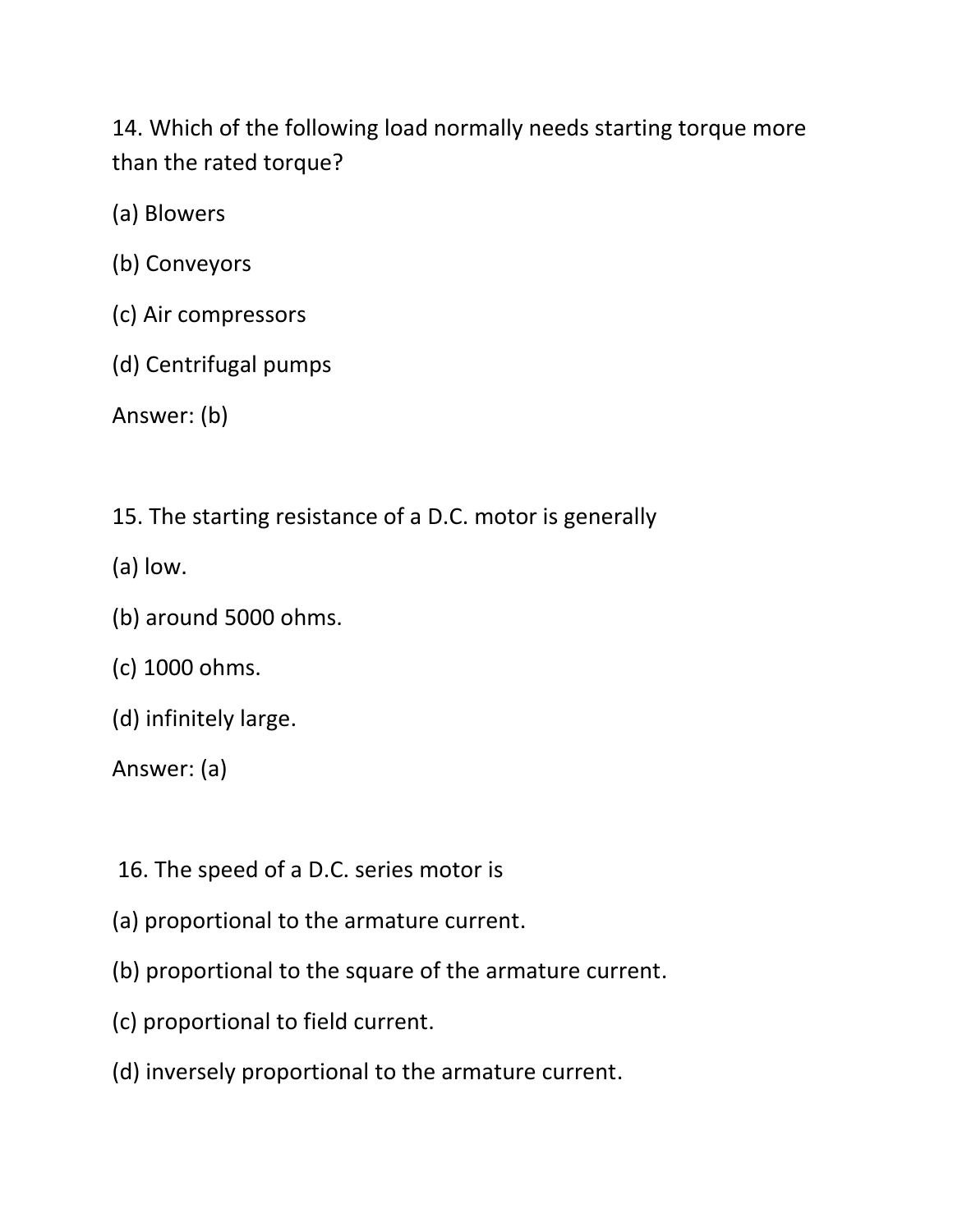Answer: (d)

17. In a D.C. series motor if the armature current is reduced by 50%, the torque of the motor will be equal to

(a) 100% of the previous value.

(b) 50% of the previous value.

(c) 25% of the previous value.

(d) 10% of the previous value.

Answer: (c)

18. The current drawn by the armature of D.C. motor is directly proportional

- (a) the torque required.
- (b) the speed of the motor.

(c) the voltage across the terminals.

(d) none of the above.

Answer: (a)

19. The power mentioned on the name plate of an electric motor indicates

(a) the power drawn in kW.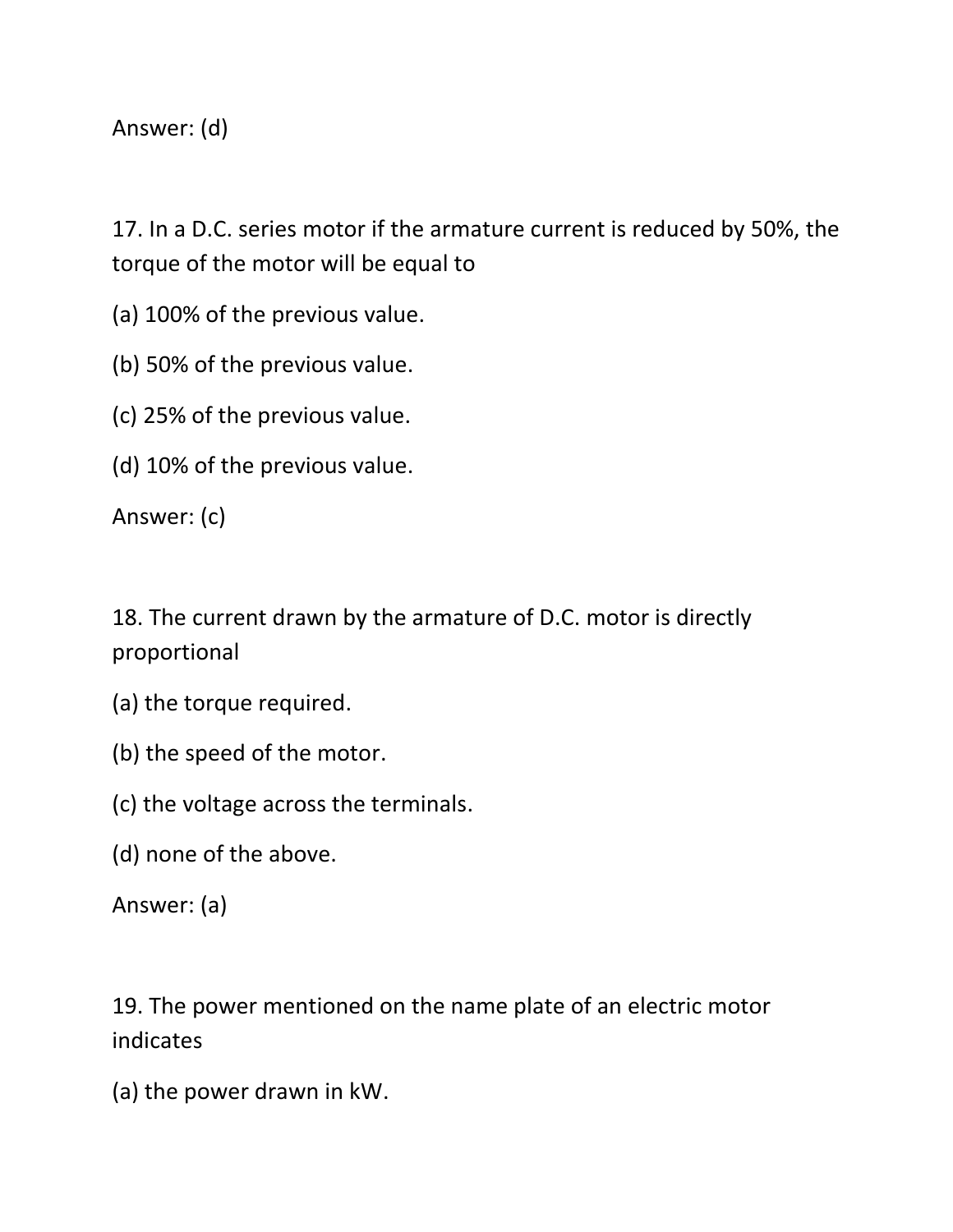- (b) the power drawn in kVA.
- (c) the gross power.
- (d) the output power available at the shaft.

Answer: (d)

20. In Ward Leonard method of speed control of a D.C. motor, change in speed of motor is obtained by the

- (a) change in armature voltage of D.C. motor.
- (b) change in the field excitation of the D.C. motor.
- (c) change in armature current of D.C. motor.
- (d) change in supply voltage.

Answer: (a)

- 21. Which D.C. motor has got maximum self loading property?
- (a) Series motor
- (b) Shunt motor
- (c) Cumulatively compounded motor
- (d) Differentially compounded motor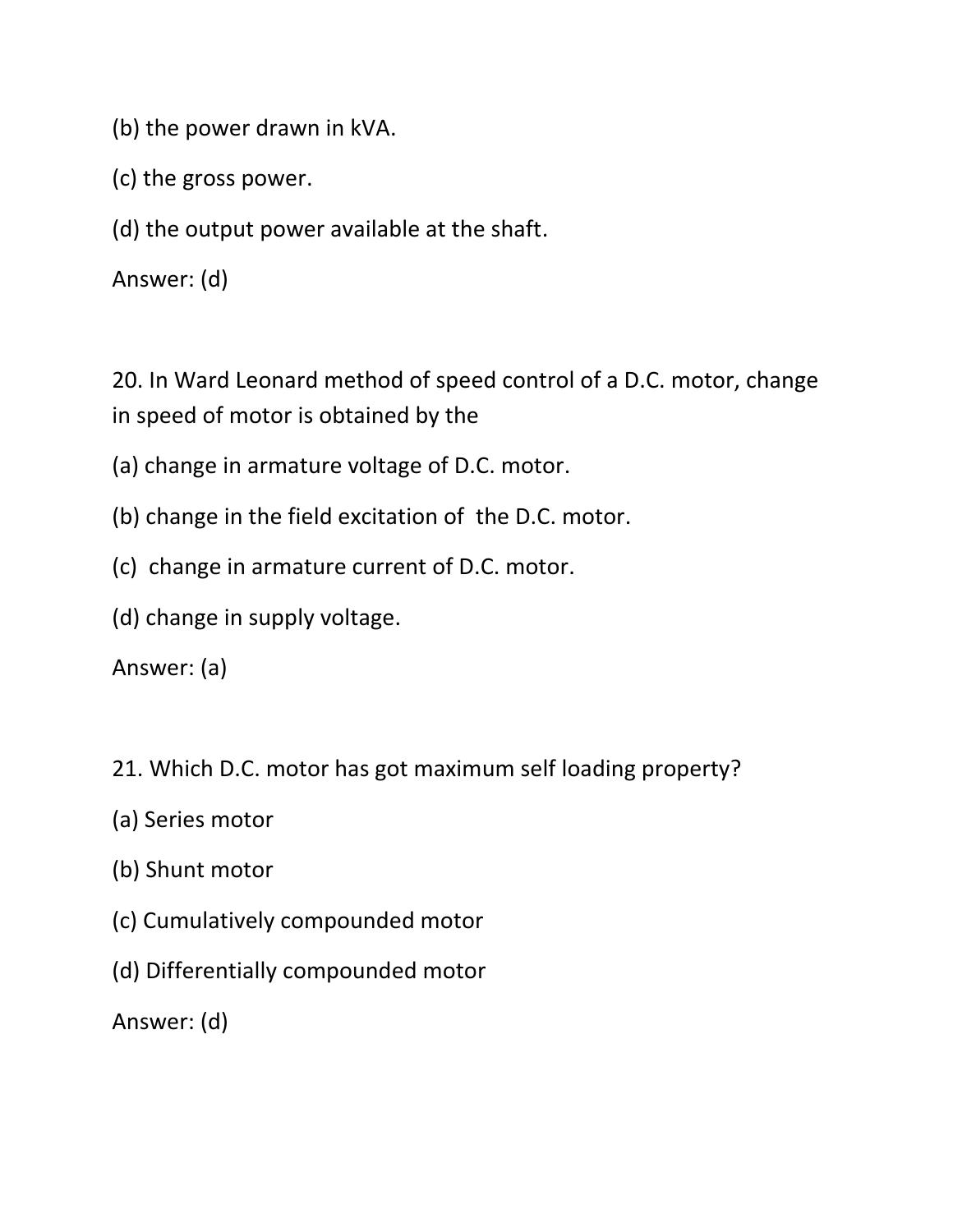22. For the same H.P. rating and full load speed, following motor has poor starting torque

(a) shunt.

(b) series.

(c) differentially compounded.

(d) cumulatively compounded.

Answer: (c)

23. In case of conductively compensated D.C. series motors, the compensating winding is provided

- (a) as separately wound unit.
- (b) in parallel with armature winding.
- (c) in series with armature winding.
- (d) in parallel with field winding.

Answer: (c)

24. If the supply voltage for a D.C. motor is increased, which of the following will decrease ?

- (a) Starting torque
- (b) Operating speed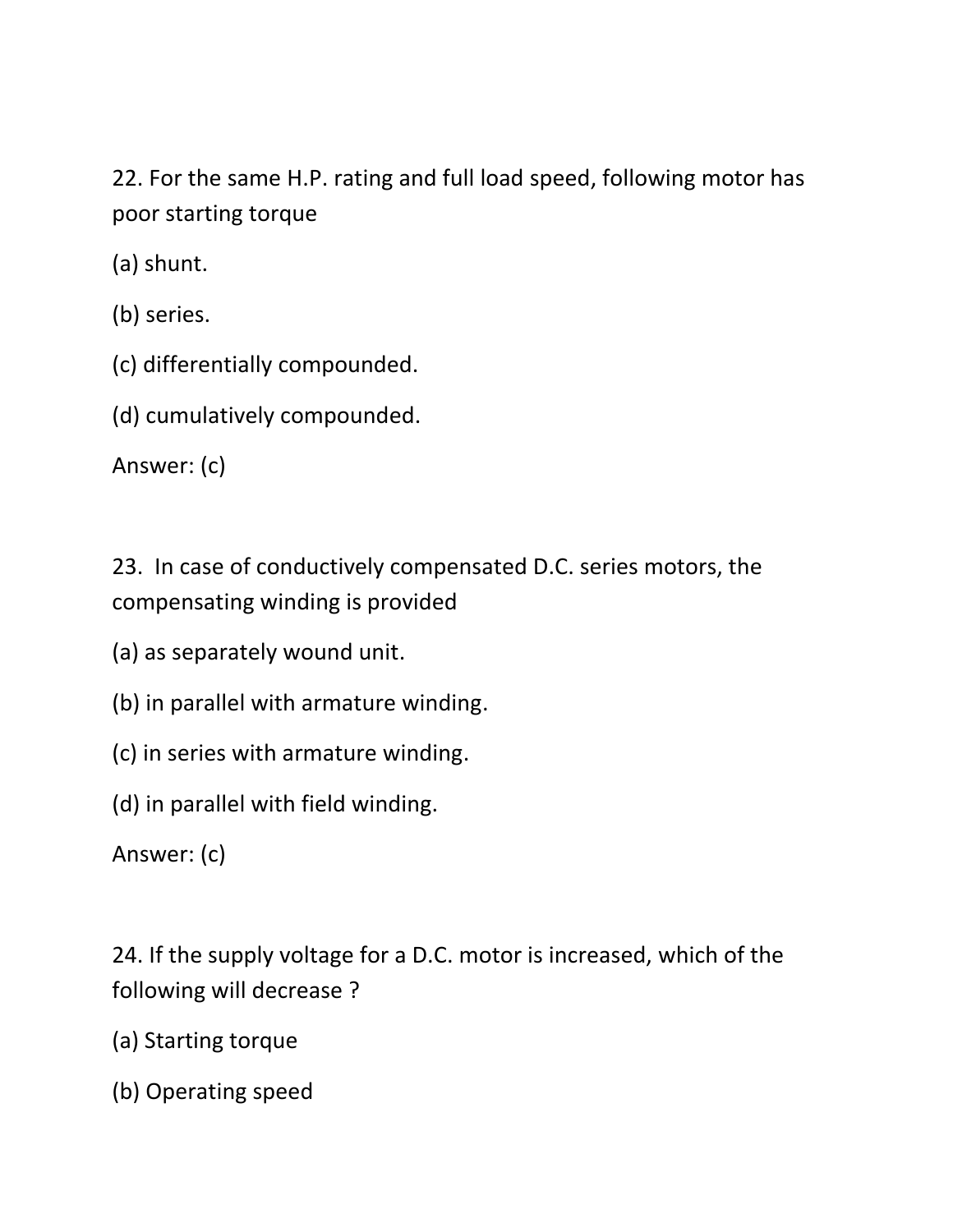- (c) Full load current
- (d) All of the above

Answer: (c)

- 25. When the **speed of a D.C. motor** increases
- (a) back e.m.f. increases and current drawn decreases.
- (b) back e.m.f. as well as current drawn both increase.
- (c) back e.m.f. as well as current drawn both decrease.
- (d) back e.m.f. decreases and current drawn increases.

Answer: (a)

- 26. As compared to an induction motor, the air gap in a D.C. motor is
- (a) less than 50%.
- (b) between 60% and 90%.
- (c) same.
- (d) more.
- Answer: (d)

27. Field winding of a [D.C. series motor](https://www.yourelectricalguide.com/2017/09/types-of-dc-motors.html) is usually provided with thick wire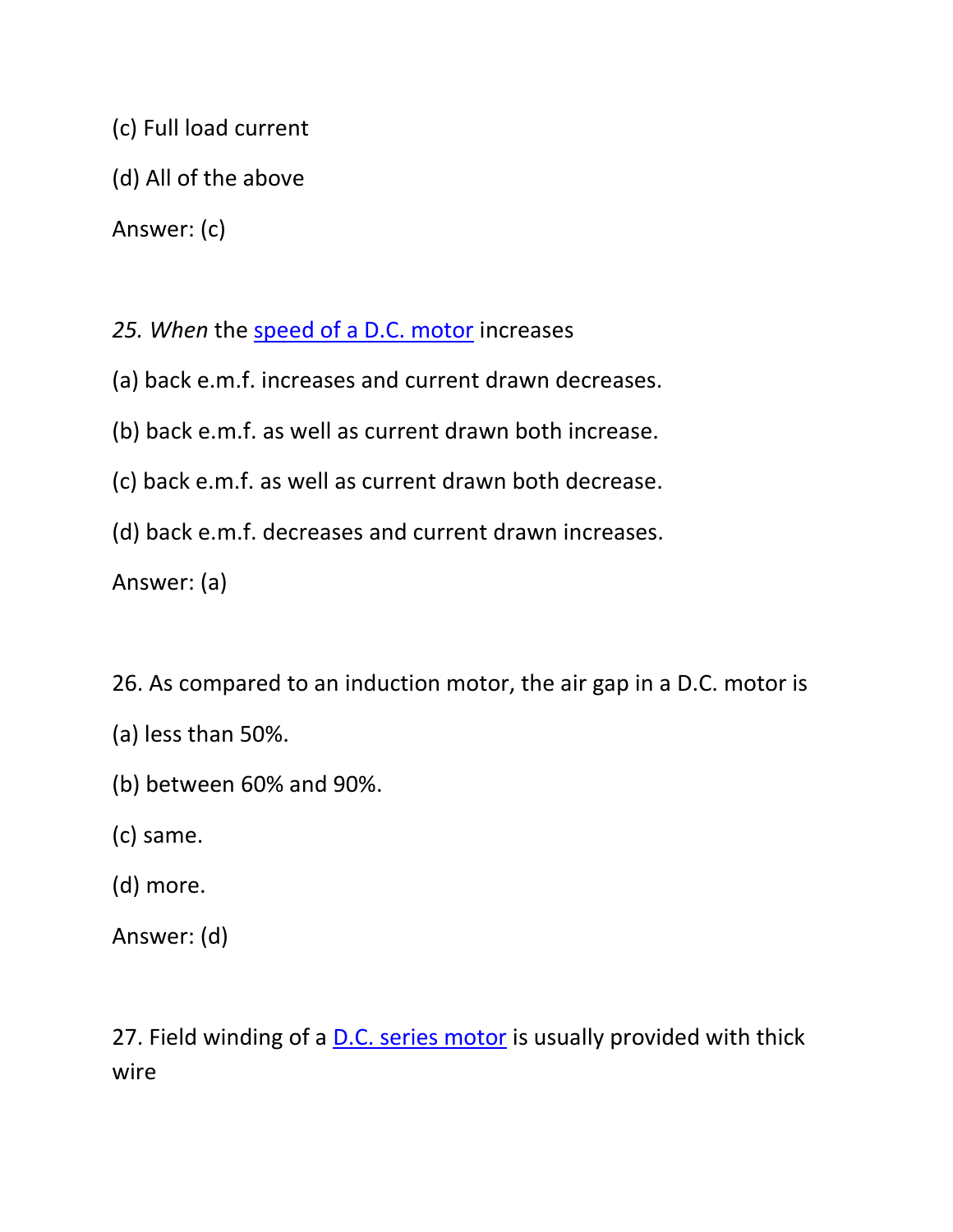(a) to provide large flux.

(b) to reduce the use of insulating materials.

(c) as it carries large load current.

(d) in order to reduce eddy current.

Answer: (c)

28. The mechanical power developed by a shunt motor will be maximum when the ratio of back e.m.f. to applied voltage is

- (a) 4.0 (b) 2.0
- (c) 1.0 (d) 0.5

Answer: (d)

29. The condition for maximum power in case of D.C. motor is

- (a) back e.m.f.  $= 2x$  supply voltage
- (b) back e.m.f. =  $(\frac{1}{2})$  x supply voltage
- (c) supply voltage =  $(\frac{1}{2})$  x back e.m.f.
- (d) supply voltage = back e.m.f.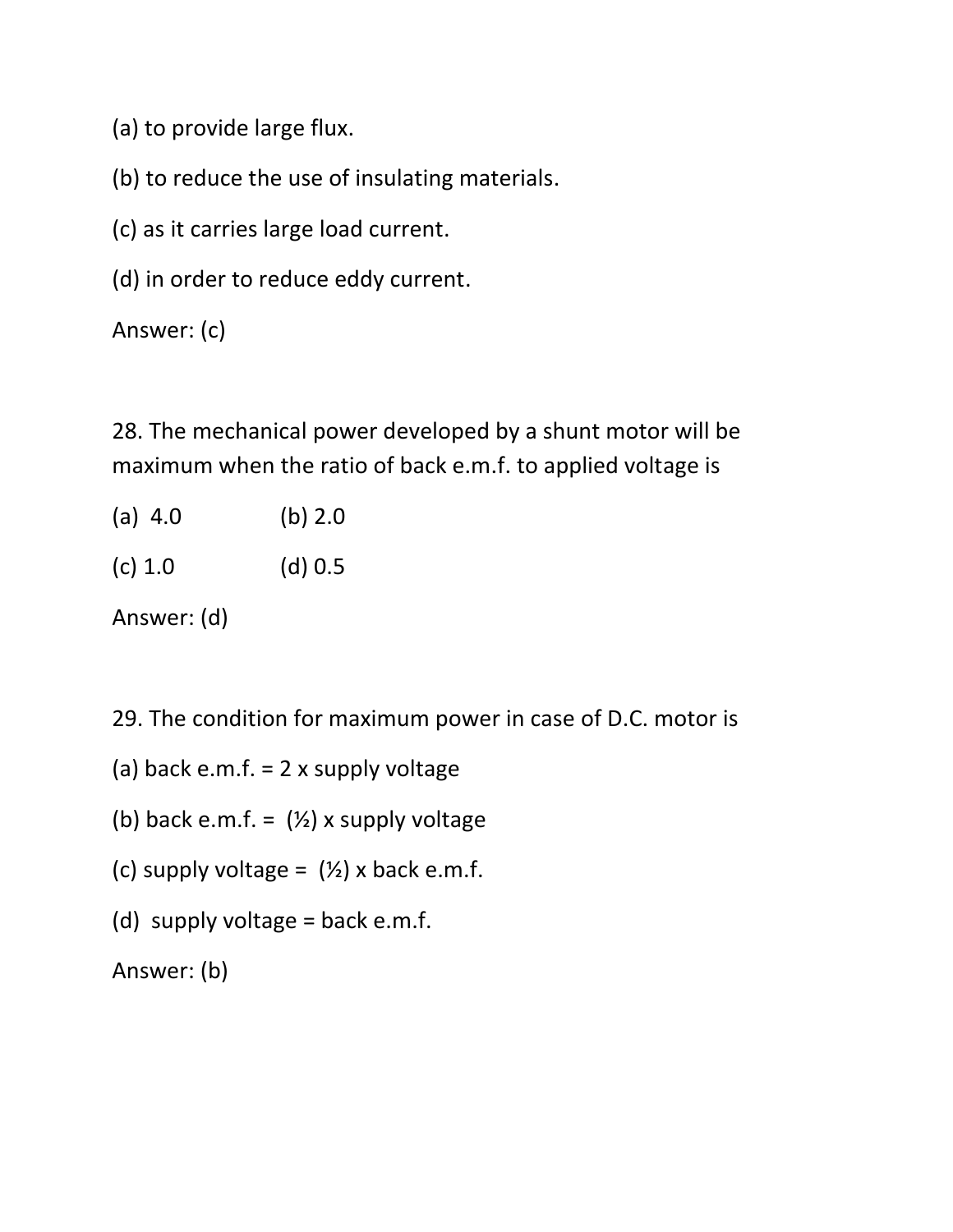30. For which of the following applications a D.C. motor is preferred over an AC. motor ?

- (a) Low speed operation.
- (b) High speed operation.
- (c) Variable speed operation.
- (d) Fixed speed operation.

Answer: (c)

31. The speed of a motor falls from 1100 r.p.m. at no-load to 1050 r.p.m. at rated load. The speed regulation of the motor is

- (a) 2.36% (b) 4.76%
- (c) 6.71% (d) 8.84%

Answer: (b)

- 32. The [armature voltage control of D.C.](https://www.yourelectricalguide.com/2017/09/series-motor-speed-control.html) motor provides
- (a) constant torque drive.
- (b) constant voltage drive.
- (c) constant current drive.
- (d) none of the above.

Answer: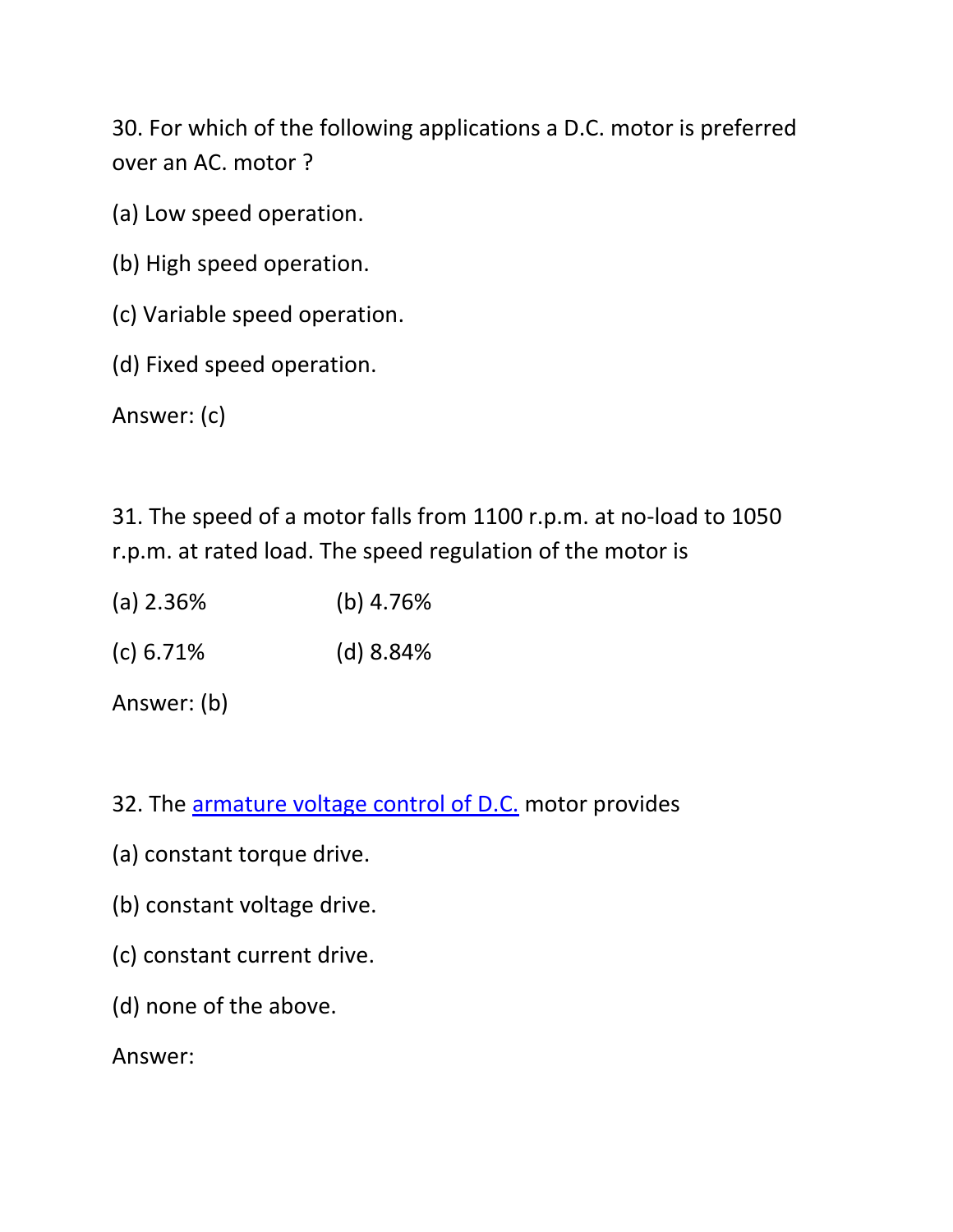- 33. The [speed of a D.C. shunt motor](https://www.yourelectricalguide.com/2017/09/speed-control-of-dc-shunt-motor.html) can be increased by
- (a) increasing the resistance in armature circuit.
- (b) increasing the resistance in field circuit.
- (c) reducing the resistance in the field circuit.
- (d) reducing the resistance in the armature circuit.

Answer: (b)

34. In case the back e.m.f. and the speed of a D.C. motor are doubled, the torque developed by the motor will

- (a) remain unchanged.
- (b) reduce to one-fourth value.
- (c) increase four folds.
- (d) be doubled.

Answer: (a)

35. At the instant of starting when a D.C. motor is put on supply, it behaves like

- (a) a highly resistive circuit.
- (b) a low resistance circuit.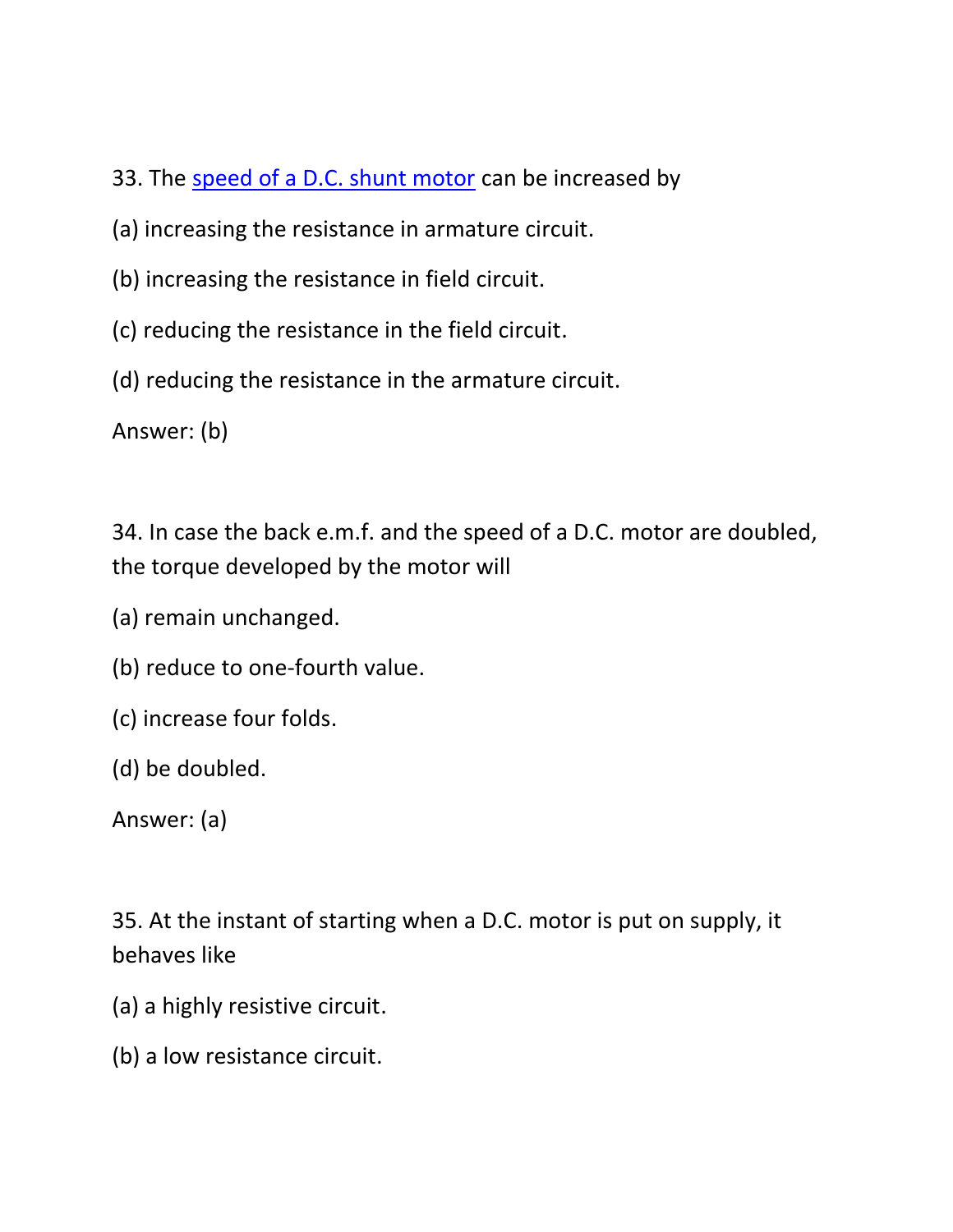(c) capacitive circuit.

(d) none of the above.

Answer: (b)

36. Which motor has the poorest speed control?

- (a) Differentially compounded motor.
- (b) Cumulatively compounded motor.
- (c) Shunt motor.

(d) Series motor.

Answer: (d)

- 37. The [plugging](https://www.yourelectricalguide.com/2019/05/electric-braking-dc-motors-plugging-rheostatic-regenerative.html) gives the
- (a) zero torque braking.
- (b) smallest torque braking.
- (c) highest torque braking.
- (d) none of the above.

Answer: (c)

38. If the terminals of armature of D.C. motor are interchanged, this action will offer following kind of braking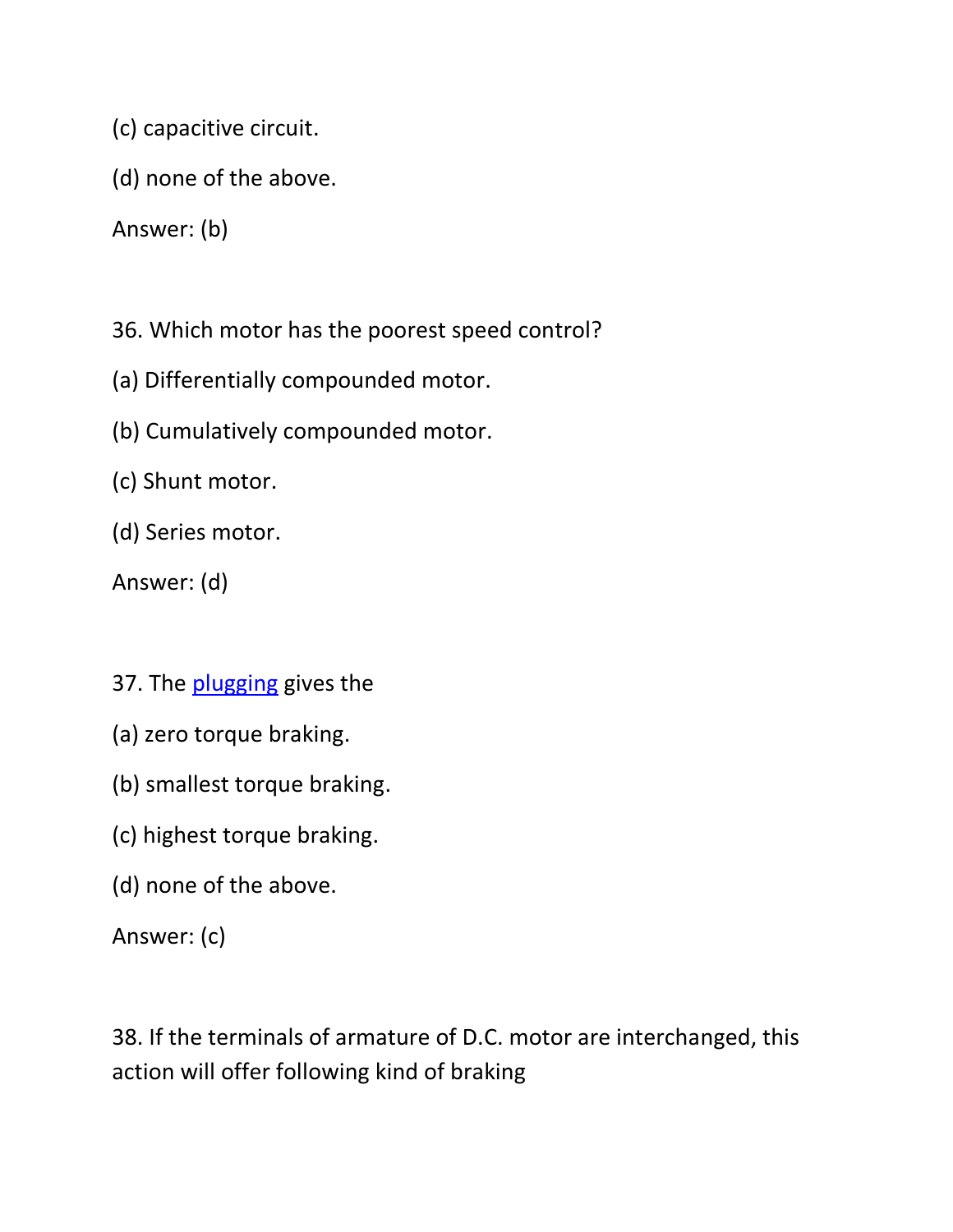(a) regenerative.

- (b) plugging.
- (c) dynamic braking.
- (d) none of the above.

Answer: (b)

39. Which of the following motors is usually used in household refrigerators ?

- (a) D.C. shunt motor.
- (b) D.C. series motor.

(c) Single phase induction motor (split phase start or induction run motor).

(d) Reluctance motor.

- 40. Ward-Leonard control is basically a
- (a) voltage control method.
- (b) field diverter method.
- (c) fled control method.
- (d) armature resistance control method.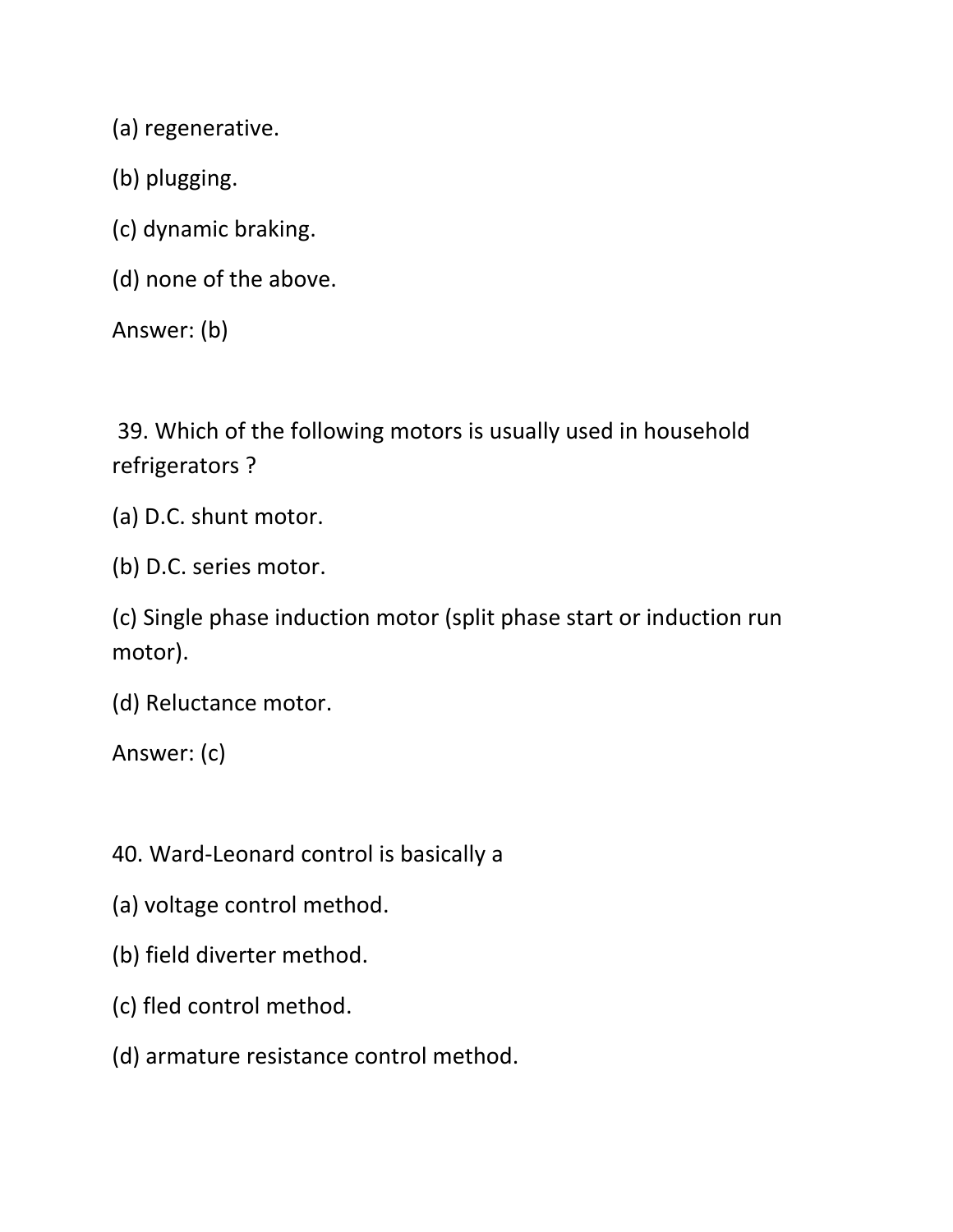Answer: (a)

41. For constant torque drive which speed control method is preferred ?

(a) Field control.

- (b) Armature voltage control.
- (c) Shunt armature control.
- (d) Mechanical loading system.

Answer: (b)

- 42. In Ward-Leonard control the lower limit of speed is imposed by
- (a) residual magnetism of the generator.
- (b) core losses of motor.
- (c) mechanical losses of motor and generator together.
- (d) all of the above.

- 43. The main disadvantage of the Ward Leonard control method is
- (a) high initial cost.
- (b) high maintenance cost.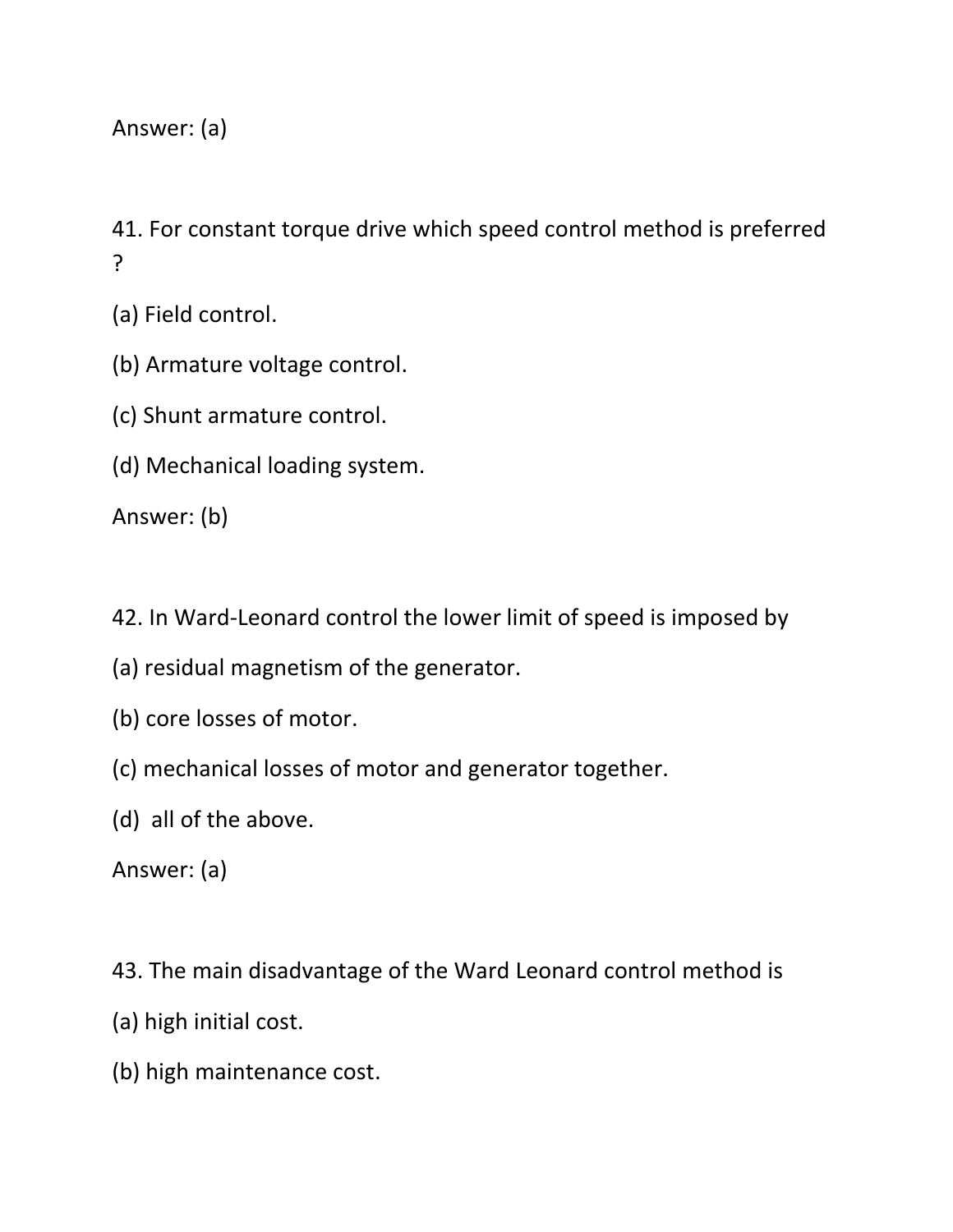(c) low efficiency at light loads.

(d) all of the above.

Answer: (d)

44. The losses occurring in a D.C. generator are given below. Which loss is likely to have the least proportion ?

(a) Magnetic losses.

- (b) Armature copper losses.
- (c) Mechanical losses.
- (d) Field copper losses.

Answer: (c)

45. In a D.C. generator all of the following could be the effects of iron losses except

- (a) Loss of efficiency.
- (b) Excessive heating of core.
- (c) Increase in terminal voltage.
- (d) Rise in temperature of ventilating air.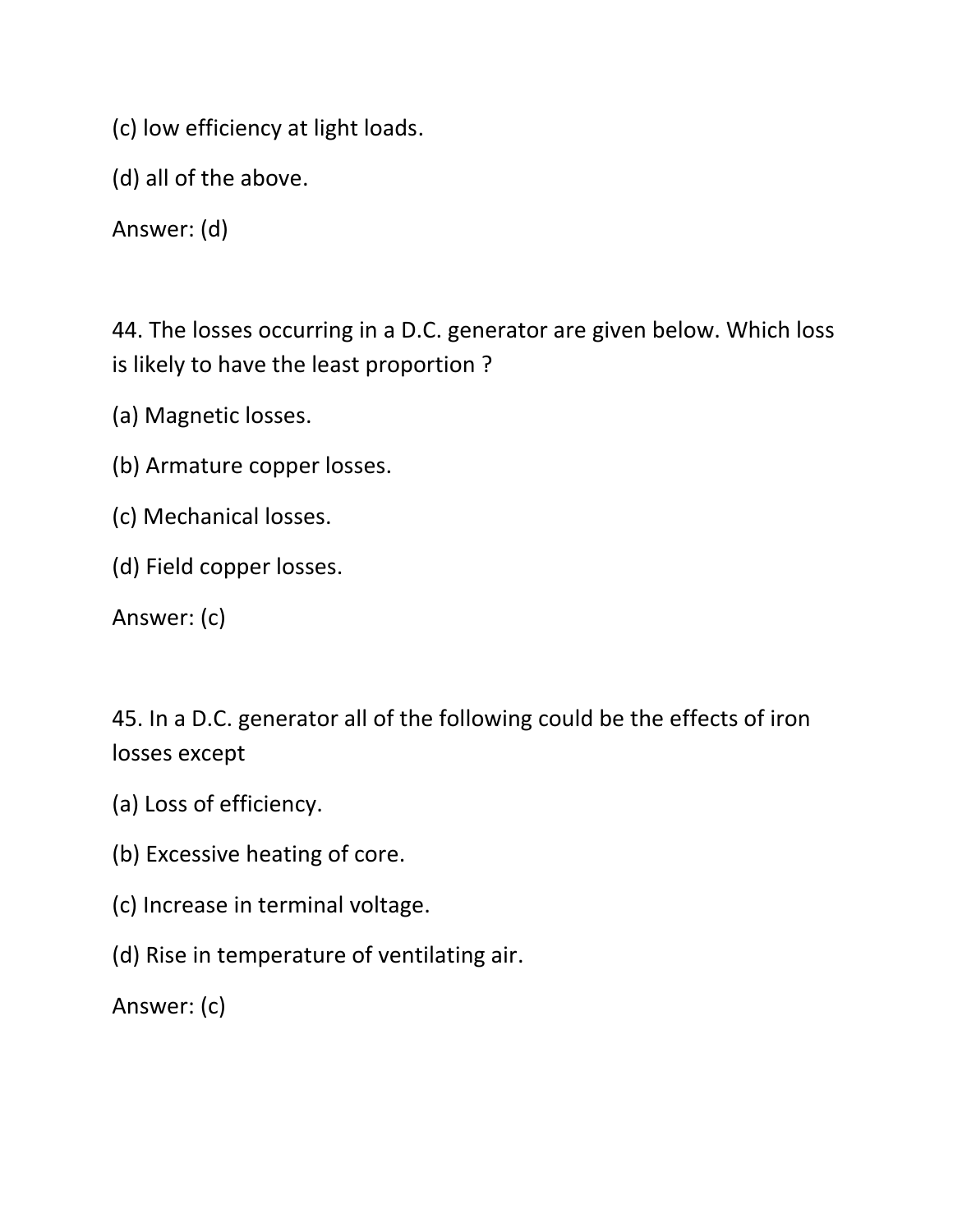46. The losses occurring in a D.C. generator are given below. Which loss is likely to have highest proportion at rated load of the generator ?

(a) hysteresis loss.

(b) field copper loss.

(c) armature copper loss.

(d) eddy current loss.

Answer: (c)

47. If 't' be the thickness of the laminations, then [eddy current loss](https://www.yourelectricalguide.com/2017/05/eddy-current-loss.html) in a generator will vary as

(a) 1/t

(b)  $t^2$ 

(c)  $1/t^2$ 

Answer: (b)

48. If  $B_{\text{max}}$  is the maximum flux density, then eddy current loss will vary as

- $(a)$  B<sub>max</sub>
- (b)  $B_{max}$  2
- $(c)$  B<sub>max</sub>  $1.2$
- $(d)$  B<sub>max</sub> 2.4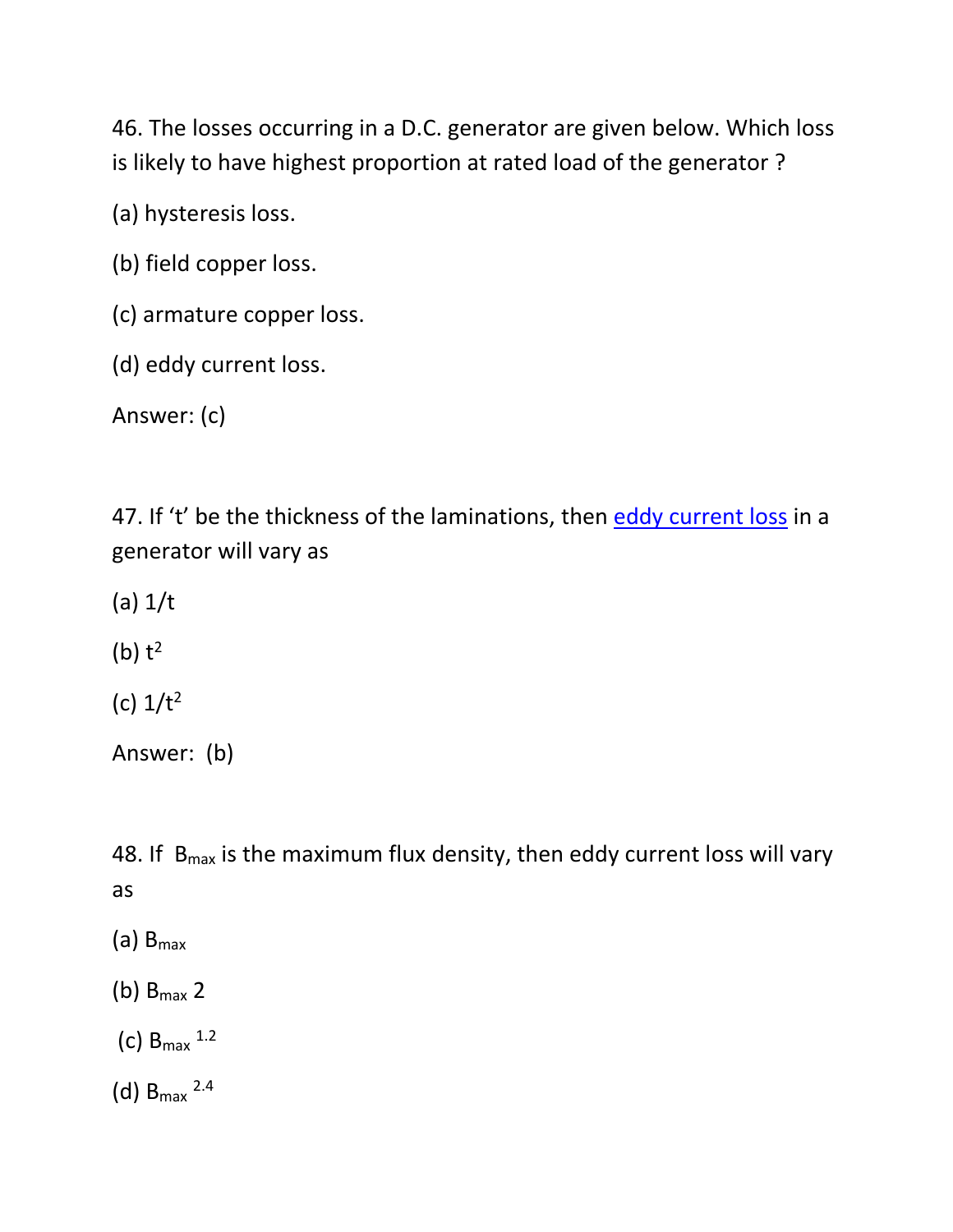Answer: (b)

49. The [hysteresis loss](https://www.yourelectricalguide.com/2017/05/hysteresis-loop-hysteresis-loss.html) in a D.C. generator varies with the frequency of magnetic reversals as

- (a)  $1/f$  (b) f
- (c)  $f^{1.6}$ 1.6 (d)  $f^2$

Answer: (b)

50. Which of the following [methods](https://www.yourelectricalguide.com/2019/05/electric-braking-dc-motors-plugging-rheostatic-regenerative.html) of braking is used in rolling mills ?

- (a) Dynamic braking.
- (b) Plugging.
- (c) Regenerative braking.
- (d) Mechanical brakes.

- 51. Regenerative method of braking is based on that
- (a) back e.m.f. is less than the applied voltage.
- (b) back e.m.f. is equal to the applied voltage.
- (c) back e.m.f. of rotor is more than the applied voltage.
- (d) none of the above.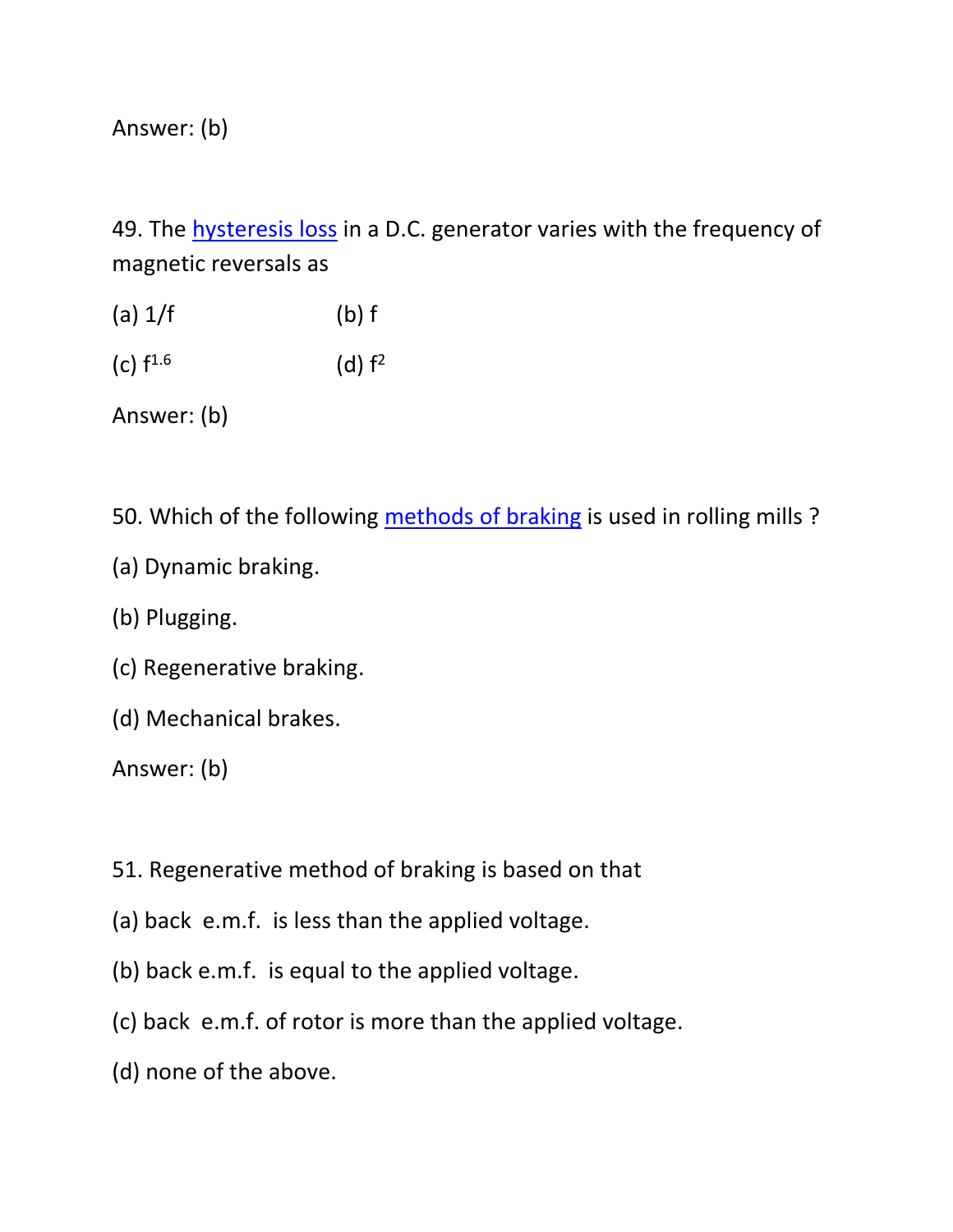Answer: (c)

52. The retardation test is applicable to shunt motors and generators and is used to find

- (a) the copper losses.
- (b) the stray losses.
- (c) the friction losses.
- (d) the eddy current losses.

Answer: (b)

- 53. Compensating winding in a D.C. machine is placed
- (a) on yoke in the pole faces.
- (b) on yoke in the interpole gap.
- (c) on armature.
- (d) none of the above.

- 54. Torque developed by a D.C. motor depends upon
- (a) magnetic field.
- (b) active length of the conductor.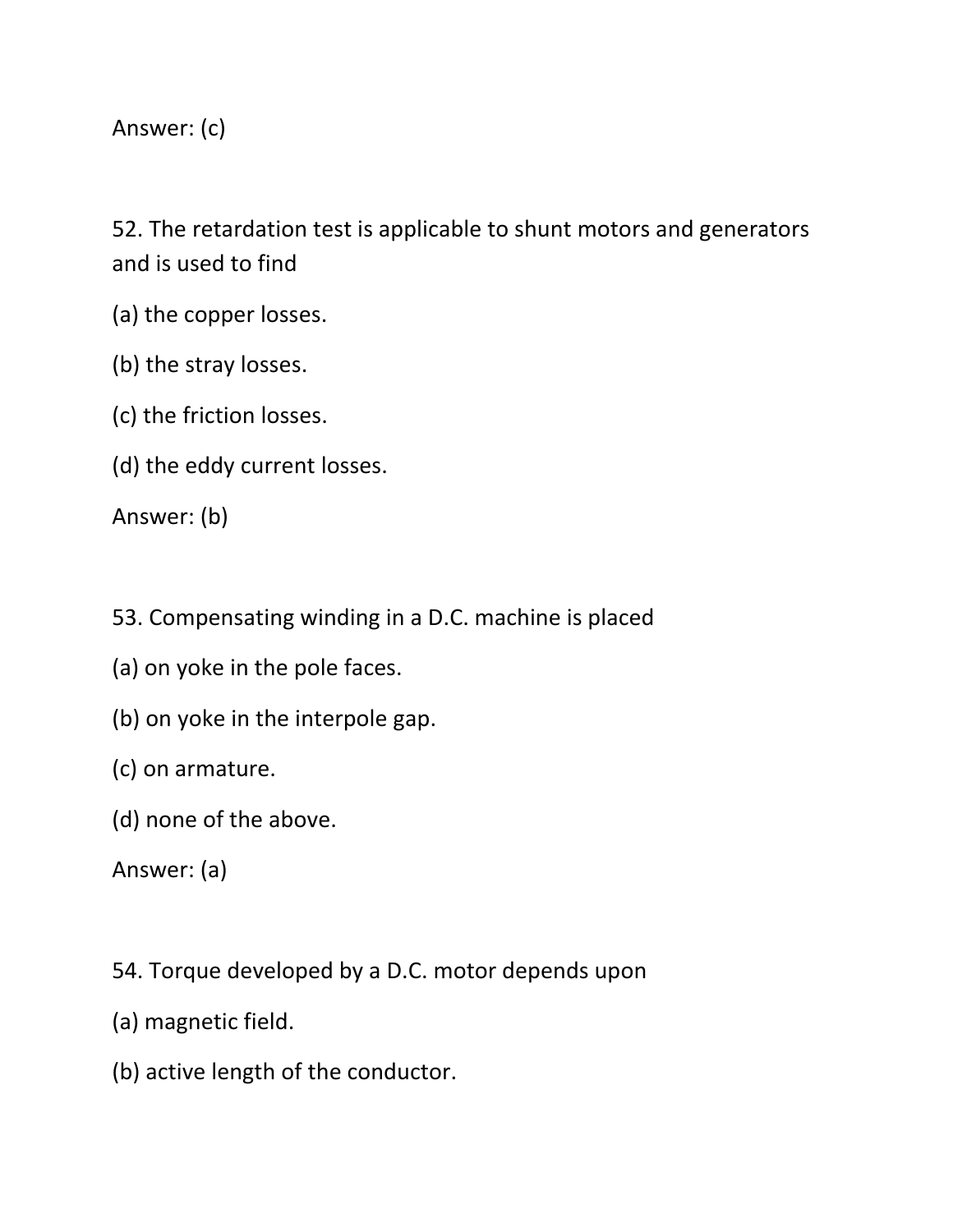(c) current flow through the conductors.

(d) number of conductors.

(e) radius of armature.

(f) all above factors.

Answer: (f)

55. In a manual shunt motor starter

(a) over load relay is connected in series and no-volt relay in parallel with the load.

(b) over load relay is connected in parallel and no volt relay in series with the load.

(c) over load relay and no volt relay are both connected in series with the load.

(d) over load relay and no volt relay are both connected in parallel with the load.

Answer: (a)

56. Which of the following steps is likely to result in reduction of hysteresis loss in a D.C. generator ?

(a) Providing laminations in armature core.

(b) Providing laminations in stator.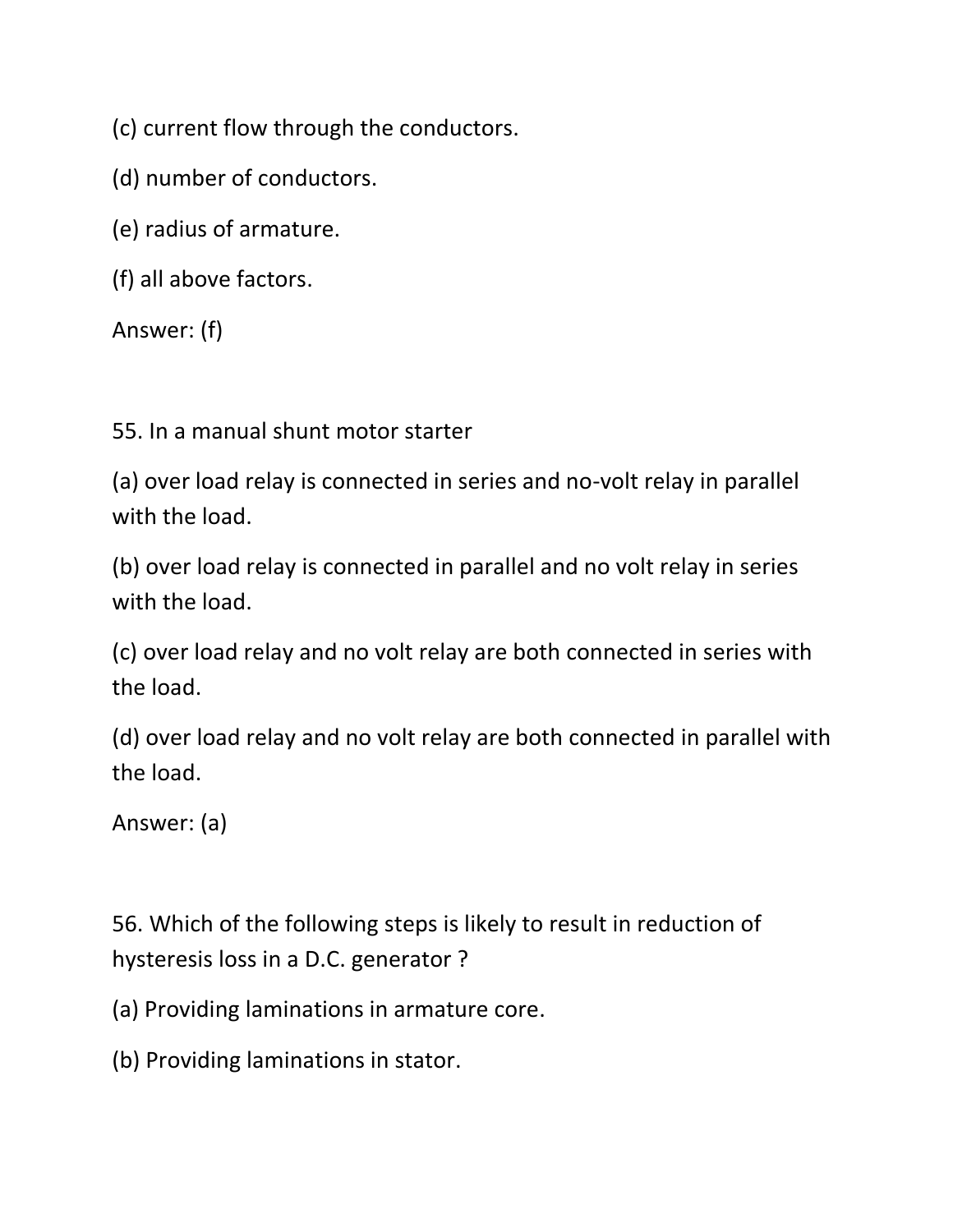(c) Using non-magnetic material for frame.

(d) Using material of low [hysteresis coefficient](https://www.yourelectricalguide.com/2017/05/hysteresis-loop-hysteresis-loss.html) for armature core material.

Answer: (d)

57. Which loss in a D.C. generator does not vary with load as well as flux density ?

- (a) Copper loss
- (b) Eddy current loss
- (c) Hysteresis loss
- (d) Windage loss

Answer: (d)

58. The total losses in a well designed D.C. generator of 10 kW will be nearly

- (a) 100V (b) 500 W
- (c) 1000 W (d) 1500 W

Answer: (b)

59. The condition for maximum efficiency for a D.C. generator is

(a) eddy current losses = stray losses.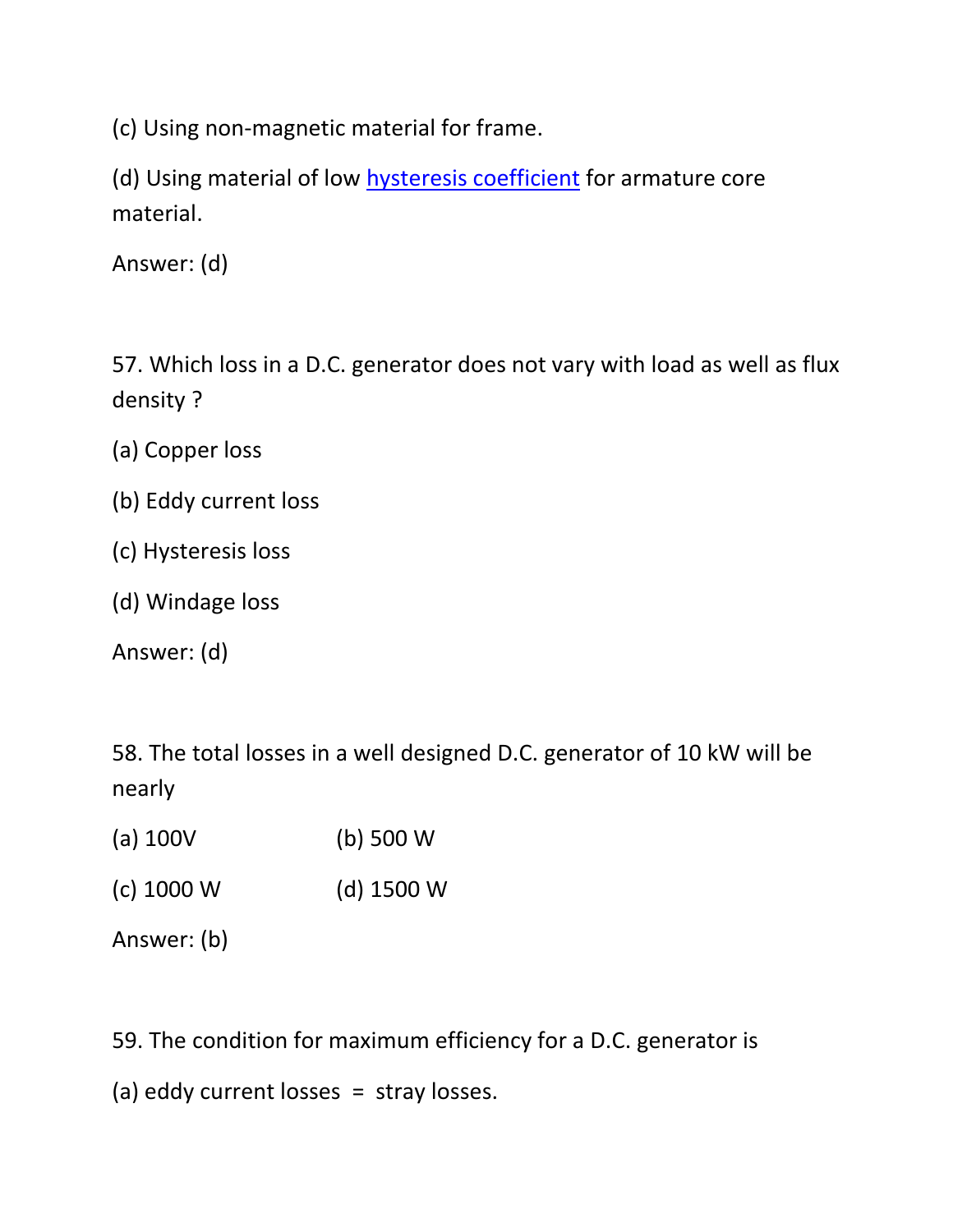(b) hysteresis losses = eddy current losses.

(c) variable losses = constant losses.

Answer: (c)

60. D.C. generators are normally designed for maximum efficiency around

- (a) full-load (b) rated r.p.m.
- (c) rated voltage (d) all of the above

Answer: (a)

- 61. In a D.C. generator, the iron losses mainly take place in
- (a) yoke
- (b) commutator
- (c) armature conductors
- (d) armature rotor

Answer: (d)

62. During [rheostat braking of D.C. series motors](https://www.yourelectricalguide.com/2019/05/electric-braking-dc-motors-plugging-rheostatic-regenerative.html) the motor is run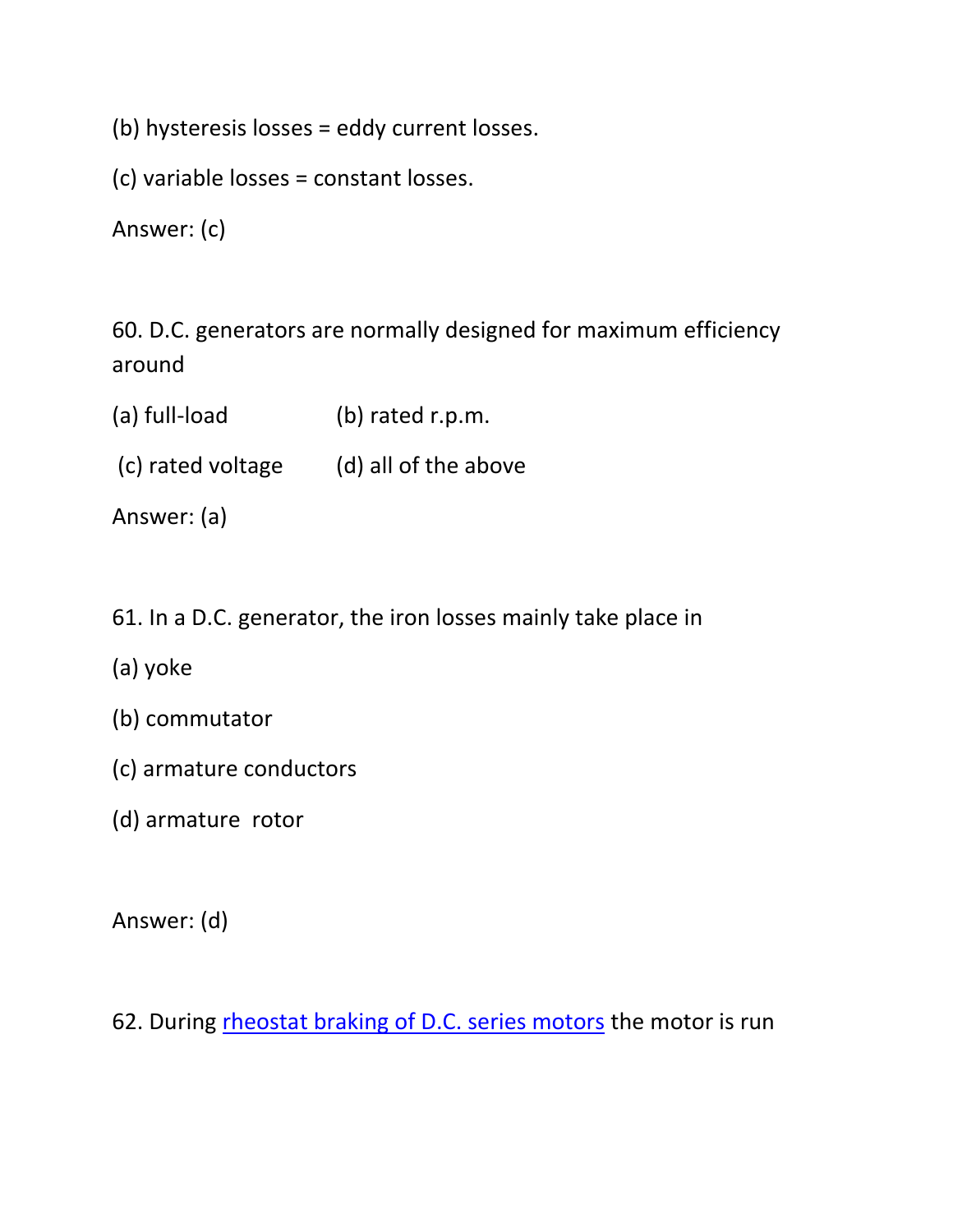(a) as a generator.

- (b) motor is reversed in direction.
- (c) motor is run at reduced speed.

Answer: (a)

63. For which type of D.C. motor, dynamic braking is generally used?

- (a) Shunt motors
- (b) Series motors
- (c) Compound motors
- (d) All of the above
- Answer: (d)

64. During rheostatic braking the braking torque is proportional to

- (a) speed
- (b) 1/speed
- (c) speed<sup>2</sup>
- (d) speed  $1/2$

Answer: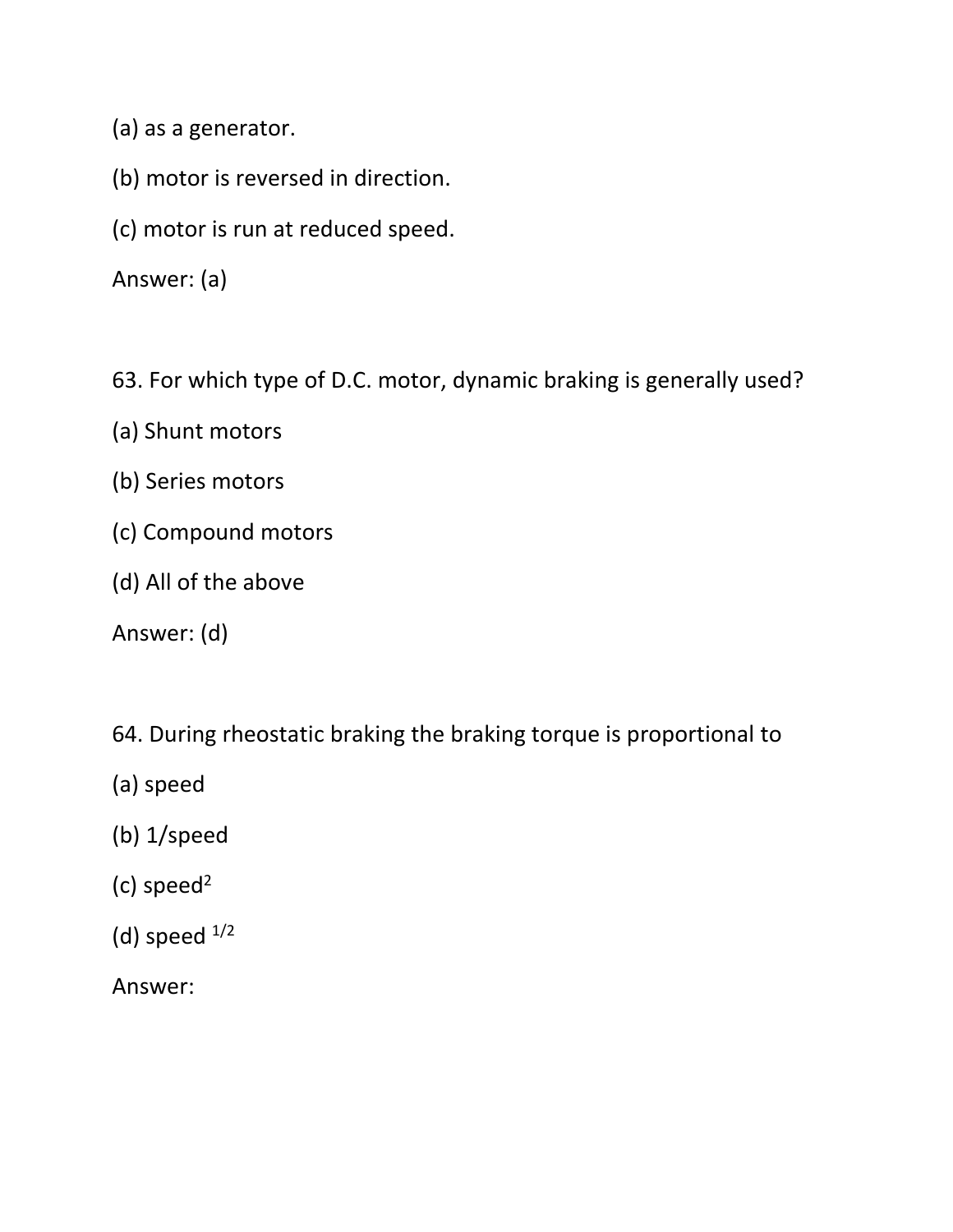65. Which method of braking is generally used in elevators ?

(a) Plugging

(b) Regenerative braking

(c) Rheostatic braking

(d) None of the above

Answer: (a)

66. In variable speed motor

(a) a stronger commutating field is needed at low speed than at high speed.

(b) a weaker commutating field is needed at low speed than at high speed.

(c) same commutating field is needed at low speed than at high speed.

(d) none of the above is correct.

Answer: (b)

67. If a D.C. shunt motor is working at full load and if shunt field circuit suddenly opens

(a) this will make armature to take heavy current, possibly burning it.

(b) this will result in excessive speed possibly destroying armature due to excessive centrifugal stresses.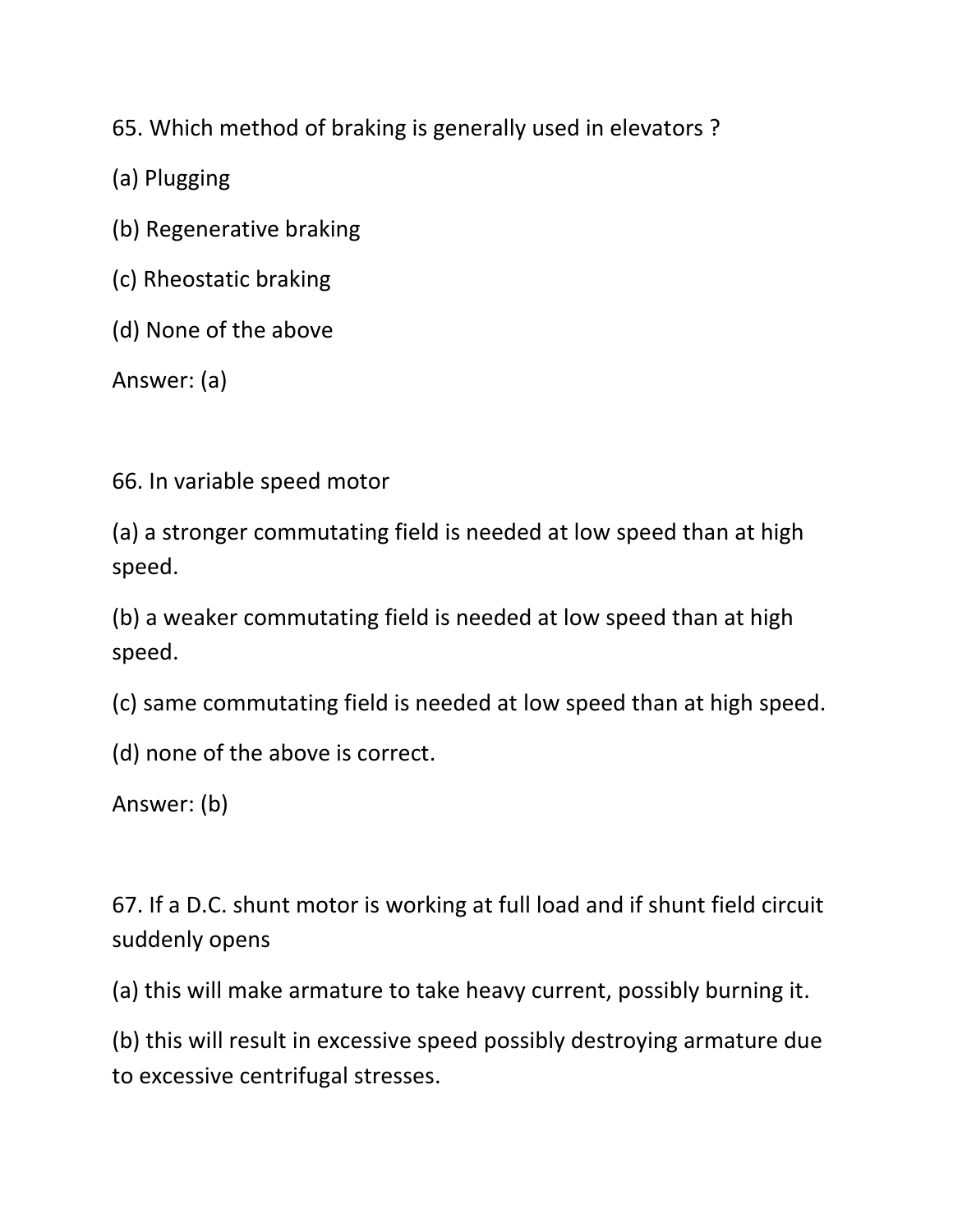(c) nothing will happen to motor.

(d) motor will come to stop.

Answer: (a)

68. D.C. motor is to drive a load which has certain minimum value for most of the time and some peak value for short duration. We will select the

- (a) series motor
- (b) shunt motor
- (c) compound motor
- (d) any of the above

Answer: (a)

69. D.C. motor is to a drive a load which is almost nil for certain part of the load cycle and peak value for short duration. We will select the

- (a) series motor.
- (b) shunt motor.
- (c) compound motor.
- (d) any of the above.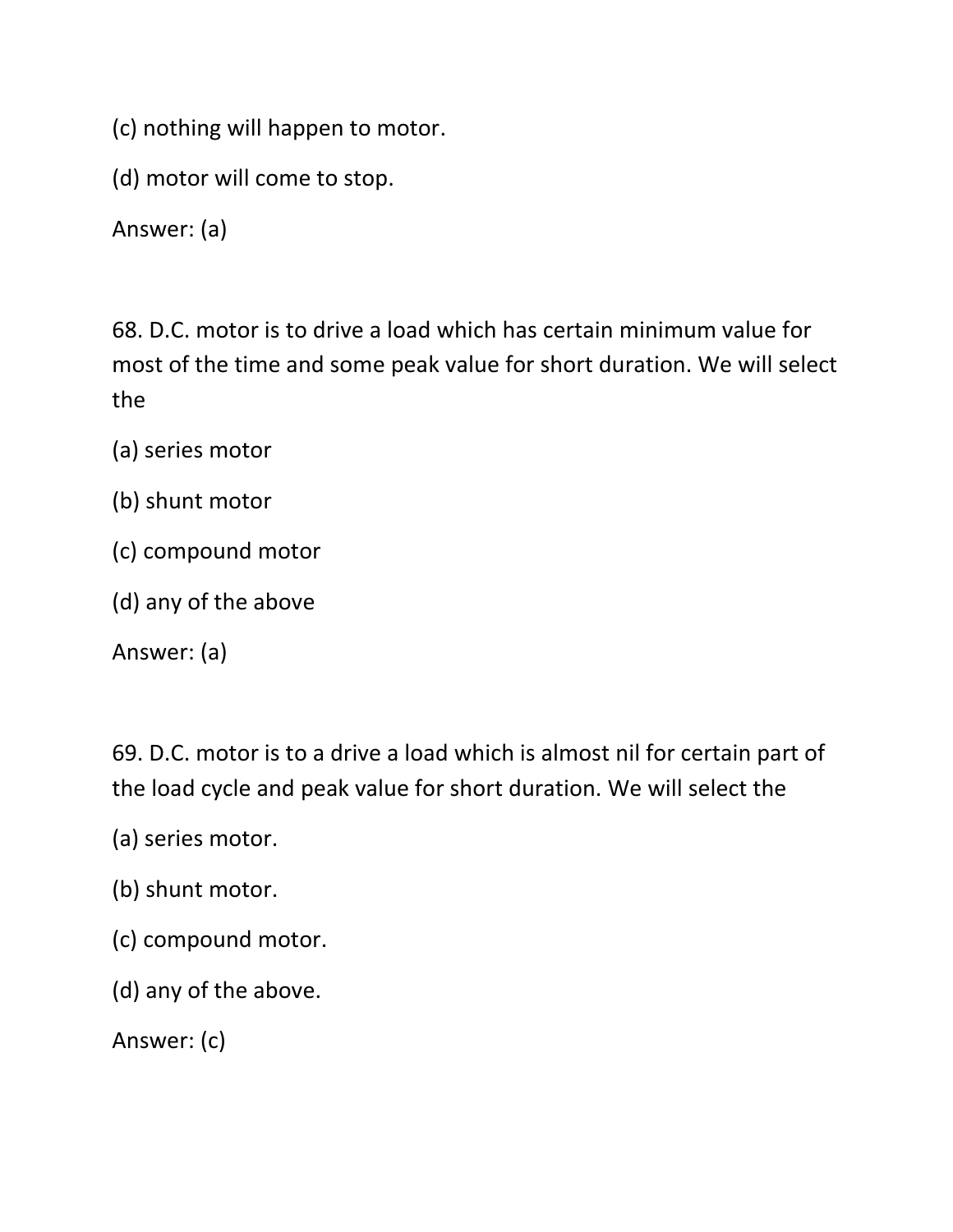70. Which D.C. motor has got maximum self relieving property ?

(a) Series motor.

(b) Shunt motor.

(c) Cumulatively compounded motor.

(d) Differentially compounded motor.

Answer: (a)

71. A 230 V D.C. shunt motor takes 32 A at full load. The back e.m.f. on full load, if the resistance of motor armature and shunt field windings are 0.2 ohms and 115 ohms respectively, will be

(a) 210 V (b) 215V

(c) 220 V (d) 224V

Answer: (d)

72. One D.C. motor drives another D.C. motor. The second D.C. motor when excited and driven

- (a) runs as a generator.
- (b) does not run as a generator.
- (c) also runs as a motor.
- (d) comes to stop after sometime.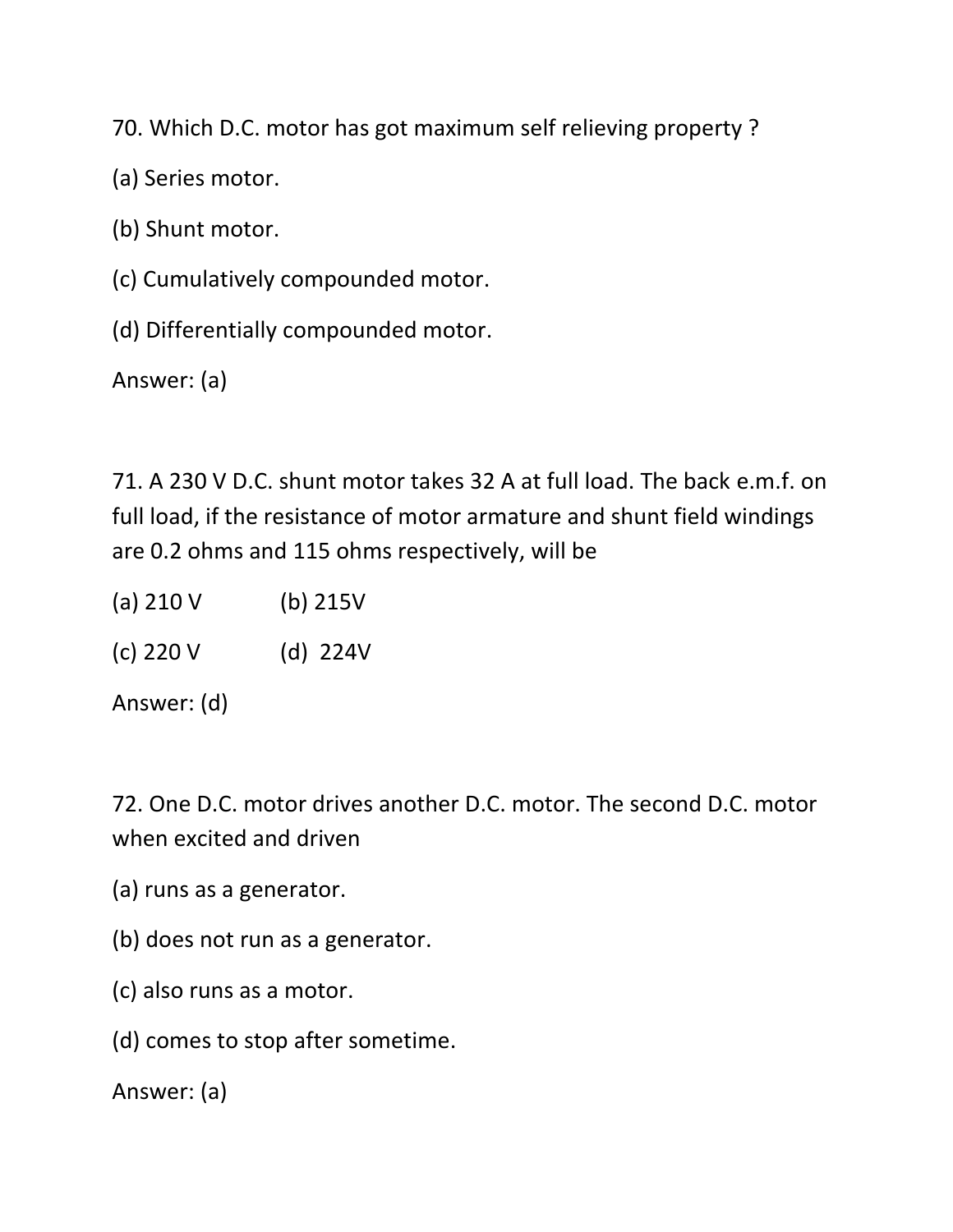73. Which of the following D.C. motors has the least drop in speed between no-load and nominal load ?

(a) Series motor without commutating poles.

- (b) Series motor with commutating poles.
- (c) Shunt motor with commutating pole.
- (d) Compound motor without commutating poles.

Answer: (c)

74. In a D.C. motor if the [back e.m.f.](https://www.yourelectricalguide.com/2017/09/working-principle-of-dc-shunt-motor.html) is absent,

- (a) motor will burn.
- (b) motor will not run at all.
- (c) motor will run at very slow speed.
- (d) motor will run at very high speed.

Answer: (a)

75. What will happen if supply terminals of D.C. shunt motor are interchanged?

(a) The direction of rotation will reverse.

(b) Motor will stop.

(c) Motor will run at speed lower than the normal speed in the same direction.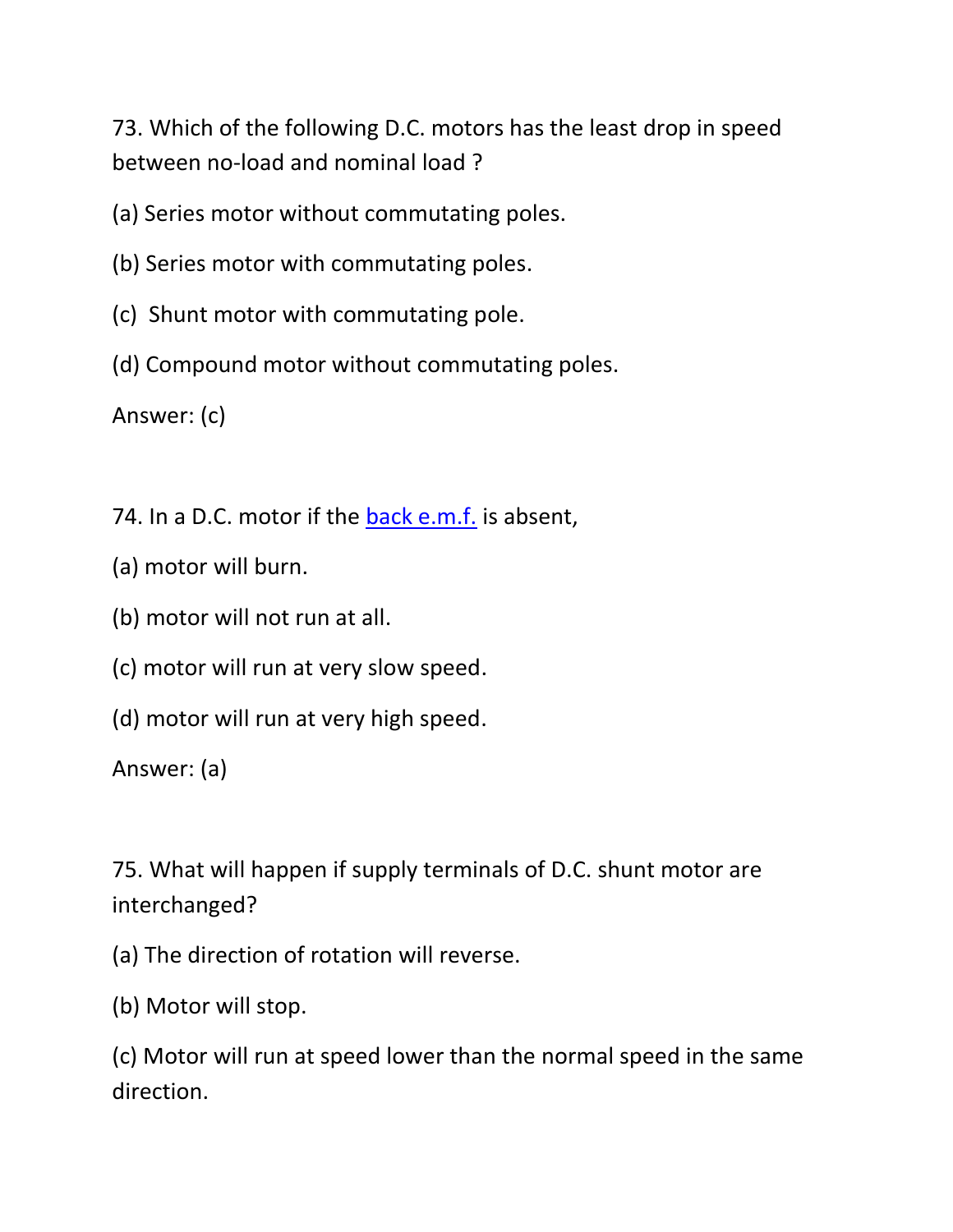(d) Motor will run at its normal speed in the same direction as it was running.

Answer: (d)

76. When the electric train is moving down a hill the D.C. motor act as

- (a) D.C. series generator.
- (b) D.C. shunt generator.
- (c) D.C. shunt motor.
- (d) D.C. series motor.

Answer: (a)

77. Which of the following methods is most economical for finding the no-load losses of a large D.C. shunt motor ?

- (a) Retardation test.
- (b) Swinburne's test.
- (c) Hopkinson's test.
- (d) none of the above.

Answer: (b)

78. Which of the following statement is incorrect ? If a starter is not used with large D.C. motor, it will draw a starting current which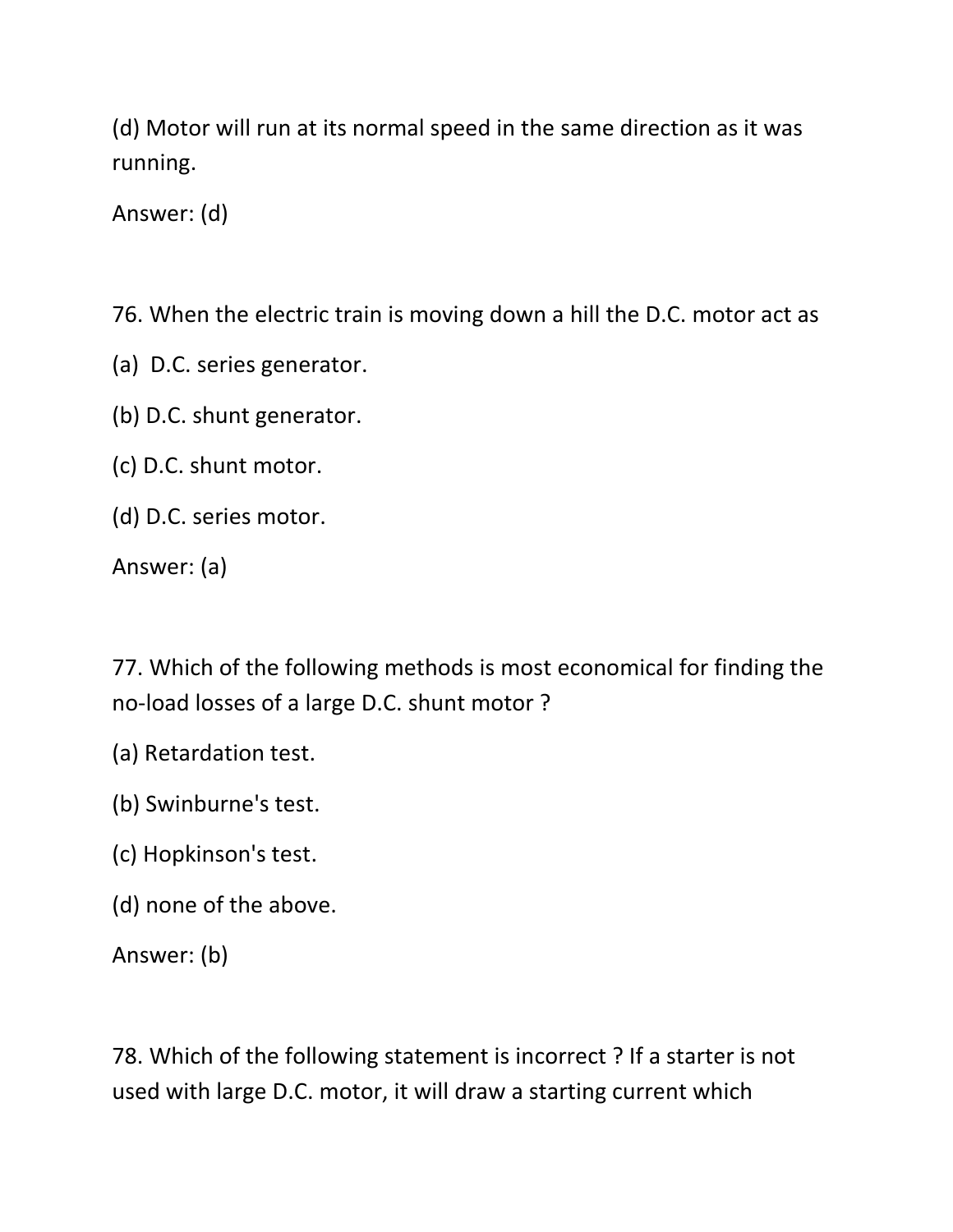- (a) will produce very low starting torque.
- (b) will produce excessive line voltage drop.
- (c) will damage the commutator.
- (d) is many times its full-load current.

Answer: (a)

79. The rated speed of a given D.C. shunt motor is 900 r.p.m. To run this machine at 1000 r.p.m., which of the following speed control scheme will be used?

- (a) Ward-Leonard control.
- (b) Armature current resistance control.
- (c) [Field resistance control.](https://www.yourelectricalguide.com/2017/09/speed-control-of-dc-shunt-motor.html)
- (d) None of the above

- 80. In a DC motor, energy conversion is possible only due to
- (a) production of opposing back e.m.f.  $E_b$  in the armature.
- (b) input energy from supply.
- (c) use of commutator.
- (d) application of Fleming's left-hand rule.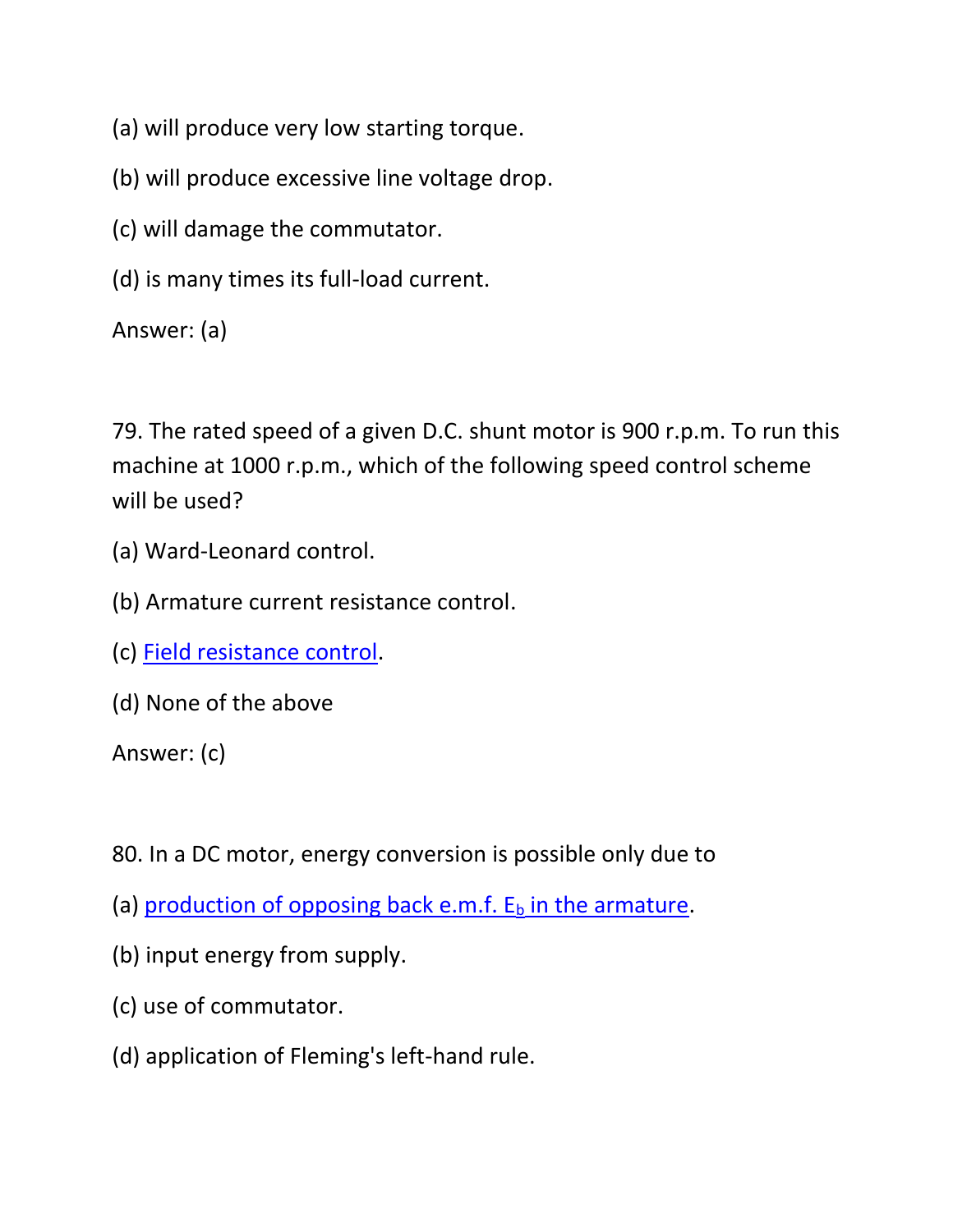Answer: (a)

81. The speed of a D.C. motor, under constant load conditions, is affected by

- (a) back e.m.f.
- (b) field flux.
- (c) armature current.
- (d) none of the above.

Answer: (b)

- 82. A series motor is best suited for driving
- (a) machine tools.
- (b) [cranes and hoists.](https://www.yourelectricalguide.com/2017/09/dc-motor-characteristics-and-applications.html)
- (c) shear and punches.
- (d) none of the above.

Answer: (b)

83. While starting a differential compound motor, it is best to short the series field in order to avoid

(a) excessive starting period.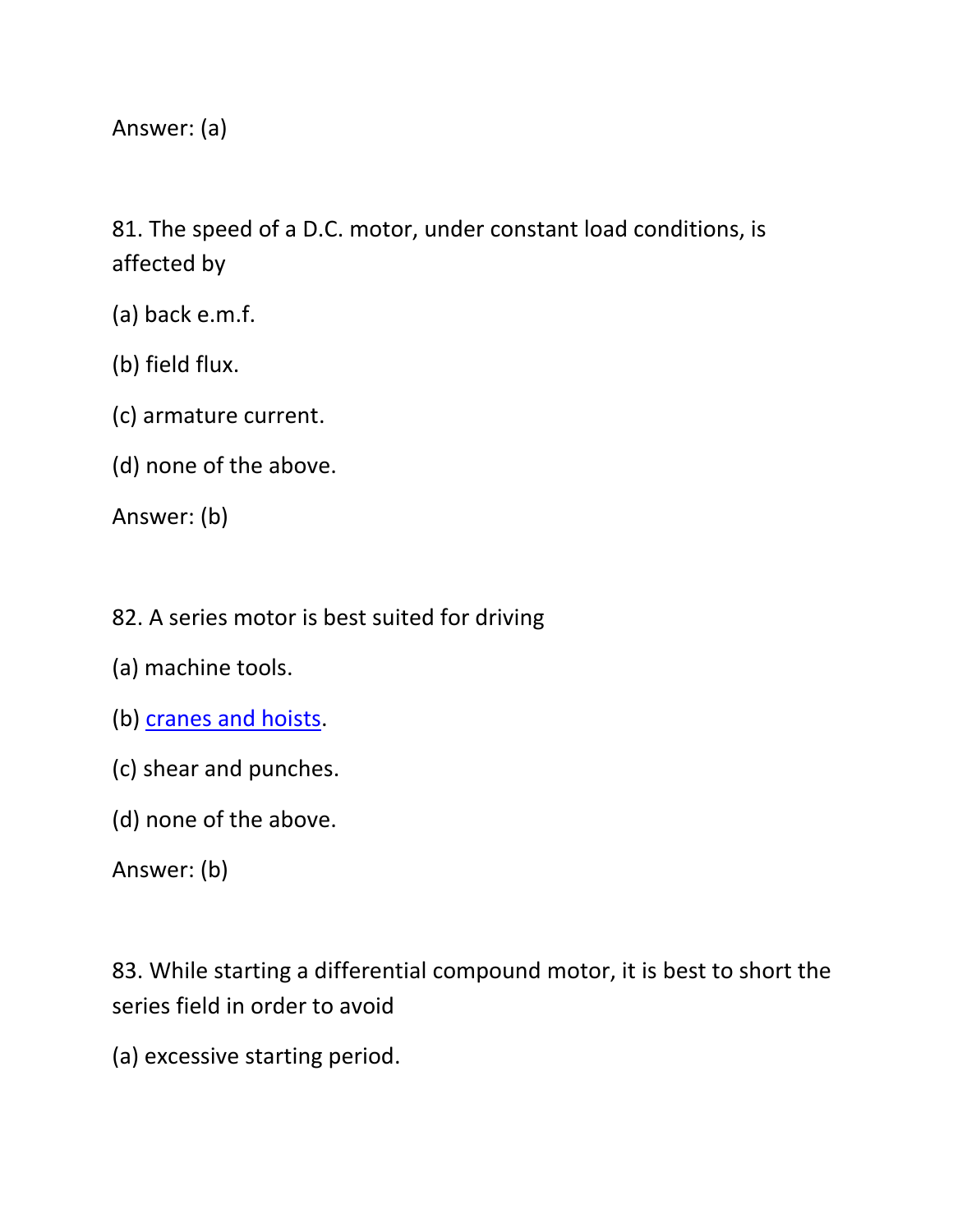- (b) motor starting in wrong direction.
- (c) tripping of the circuit breaker.
- (d) large in rush of current.

Answer: (b)

84. In a D.C. motor constant torque is produced due to

- (a) rotor laminations.
- (b) end-plates.
- (c) pole shoes.
- (d) commutator.

Answer: (d)

85. The operation of electric generators and motors depend on the interaction between magnetic field and

- (a) copper conductors.
- (b) electric field.
- (c) electric current.
- (d) commutator.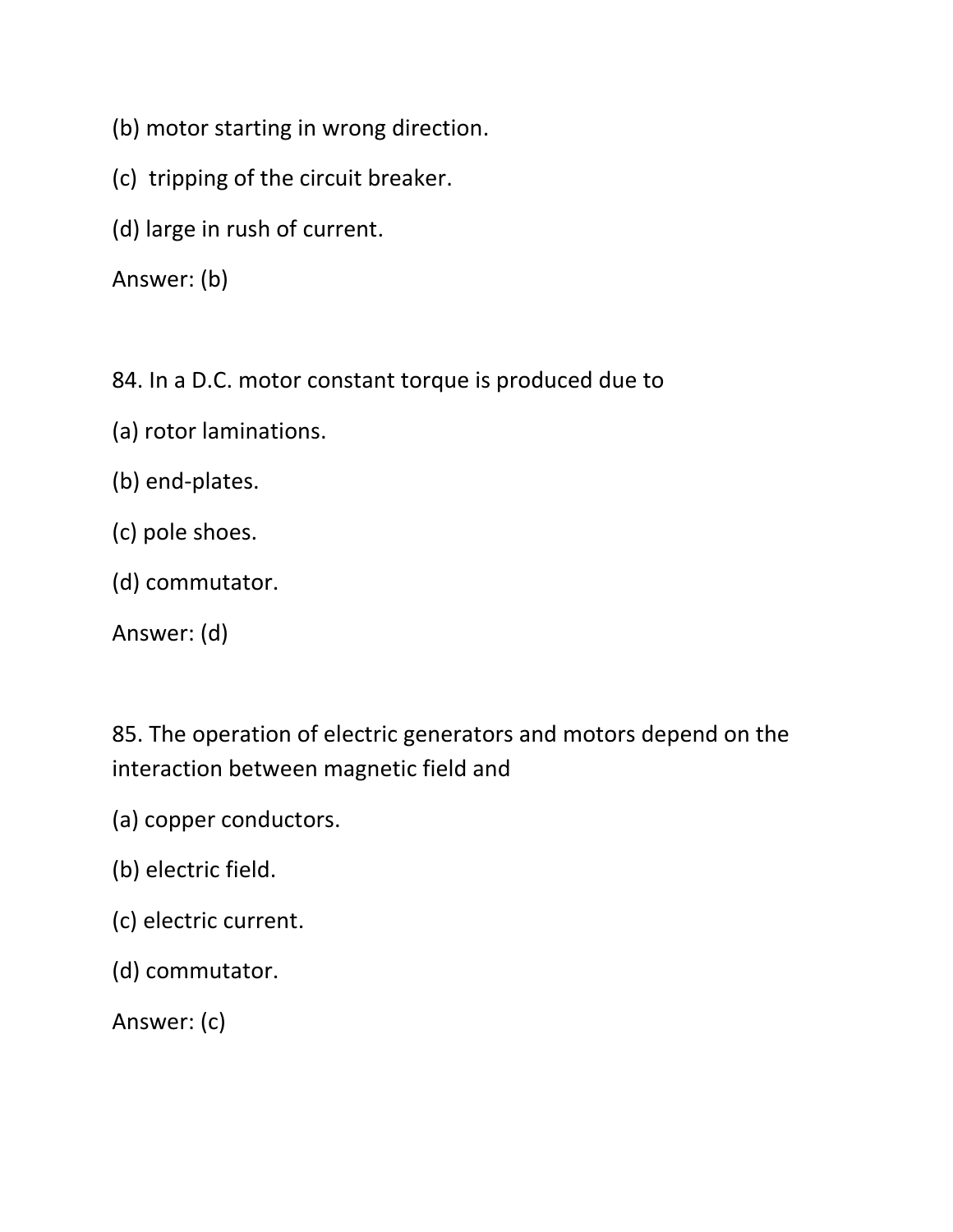86. All motors, basically, operate on the principle of either repulsion or

(a) induction.

- (b) semi-conduction.
- (c) capacitance.
- (d) electromagnetism.

Answer: (a)

## 87. The maximum end-play of a motor is about

- (a) 10 mm (b) 6 mm
- (c) 2 mm (d) 0.4 mm

Answer: (d)

88. If the no-voltage release of a D.C. motor starter fails to work, on resumption of supply after a break, the motor will

- (a) not start automatically.
- (b) start automatically without trouble.
- (c) get damaged.
- (d) develop very low torque.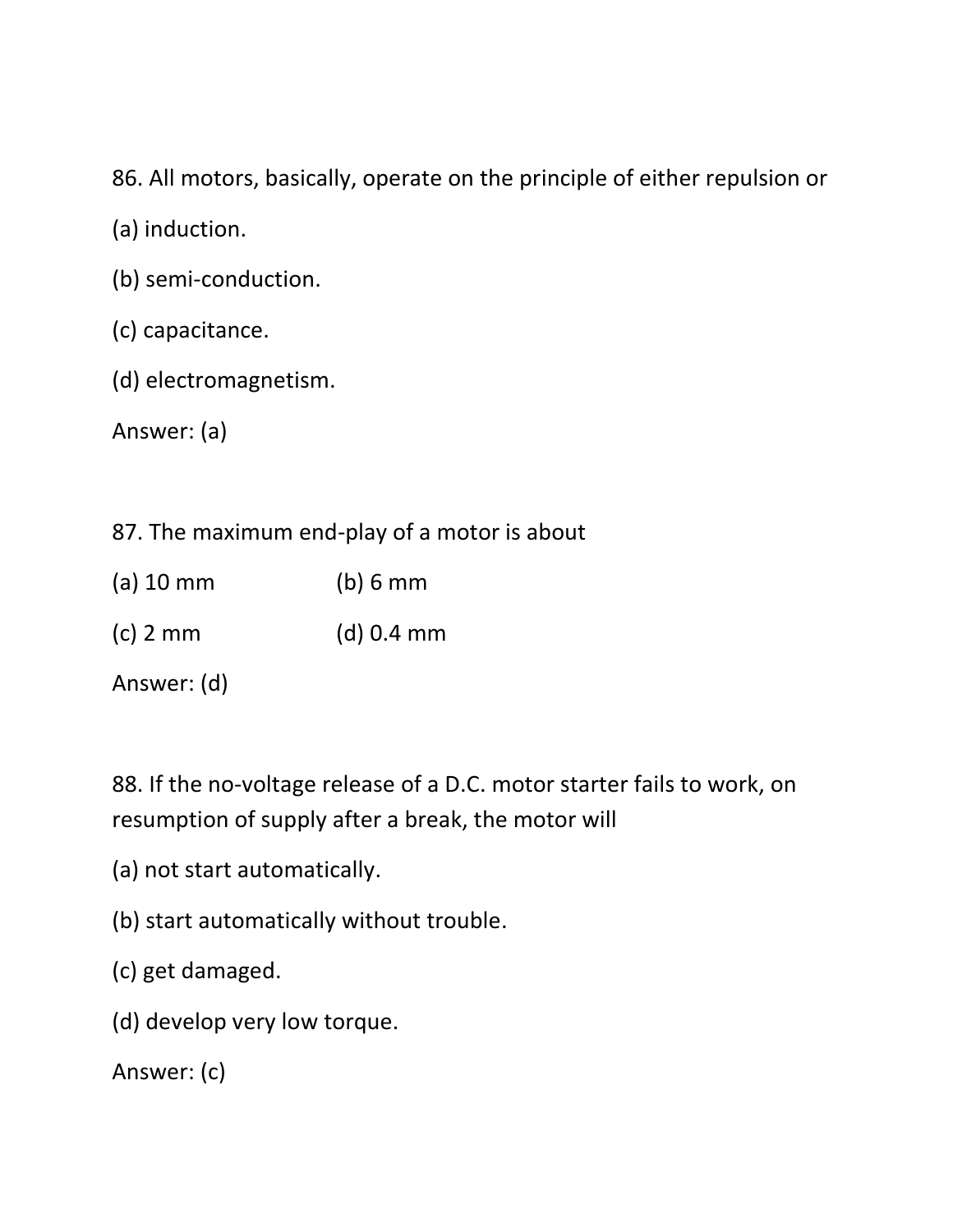89. A D.C. series motor, as compared to shunt and compound motors, has the highest torque at the start because of its comparatively

(a) stronger series field.

(b) lower armature resistance.

(c) larger armature current.

(d) fewer series turns.

Answer: (a)

90. The mechanical power developed by a D.C. motor is equal to

- (a) power input + losses
- (b) back em.f. x armature current
- (c) power output x losses
- (d) power output x efficiency

Answer: (b)

91. Between Field's test and Hopkinson's test the main common thing is that both

- (a) use negligible power.
- (b) are regenerative tests.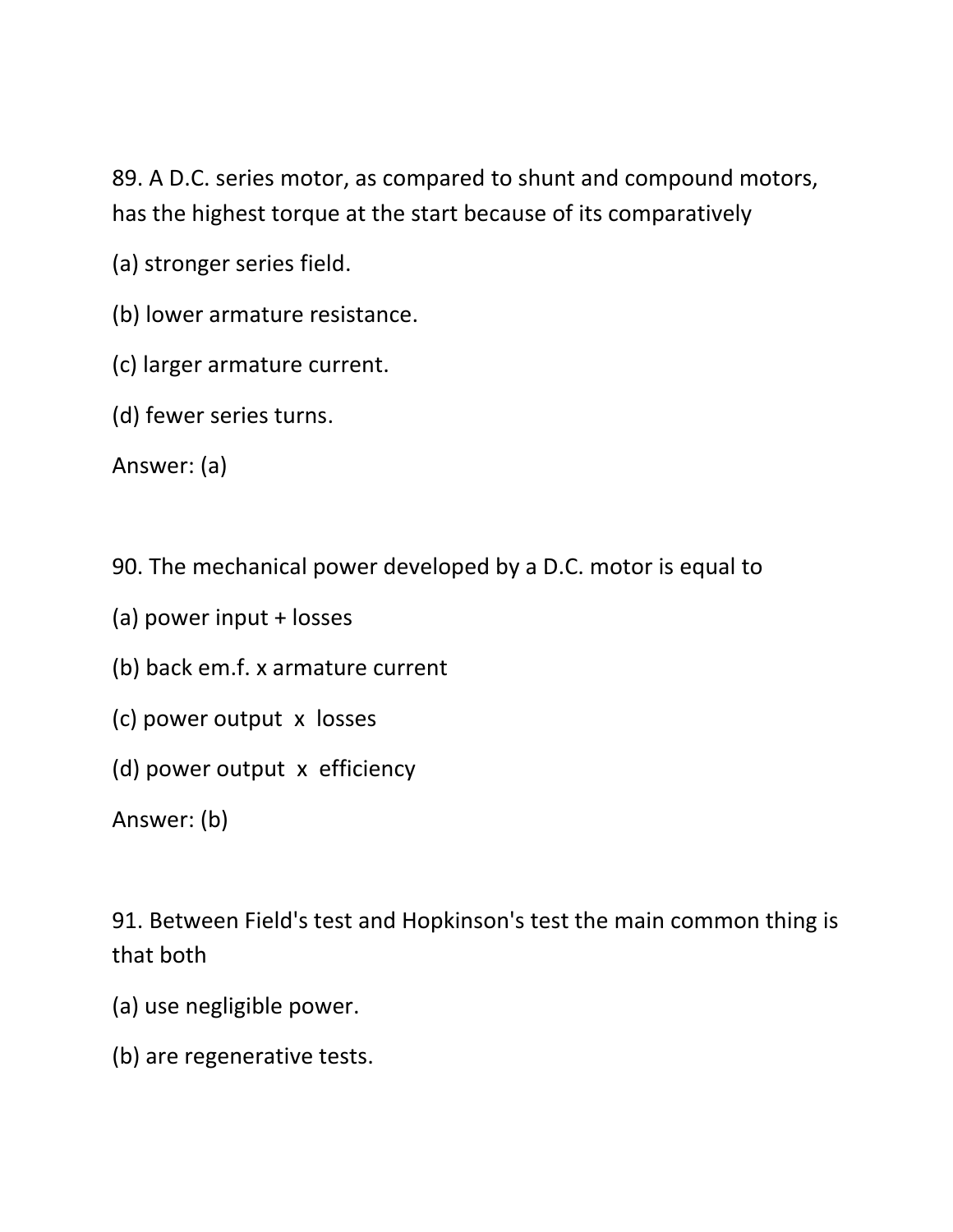(c) need two similar mechanically coupled motors.

(d) need two electrically coupled series motors.

Answer: (c)

92. The use of armature divertor in the rheostatic method of speed control for a D.C. shunt motor makes the method

(a) less expensive.

(b) less wasteful.

(c) suitable for rapidly changing loads.

(d) unsuitable for changing loads.

Answer: (c)

93. The series parallel system of speed control [of D.C. series motors](https://www.yourelectricalguide.com/2017/09/series-motor-speed-control.html) widely used in traction work gives a speed range of about

- (a)  $1:10$  (b)  $1:8$
- (c)  $1: 8$  (d)  $1: 4$

Answer: (d)

94. If conditions for maximum power for a D.C. motor are established the efficiency of the motor will be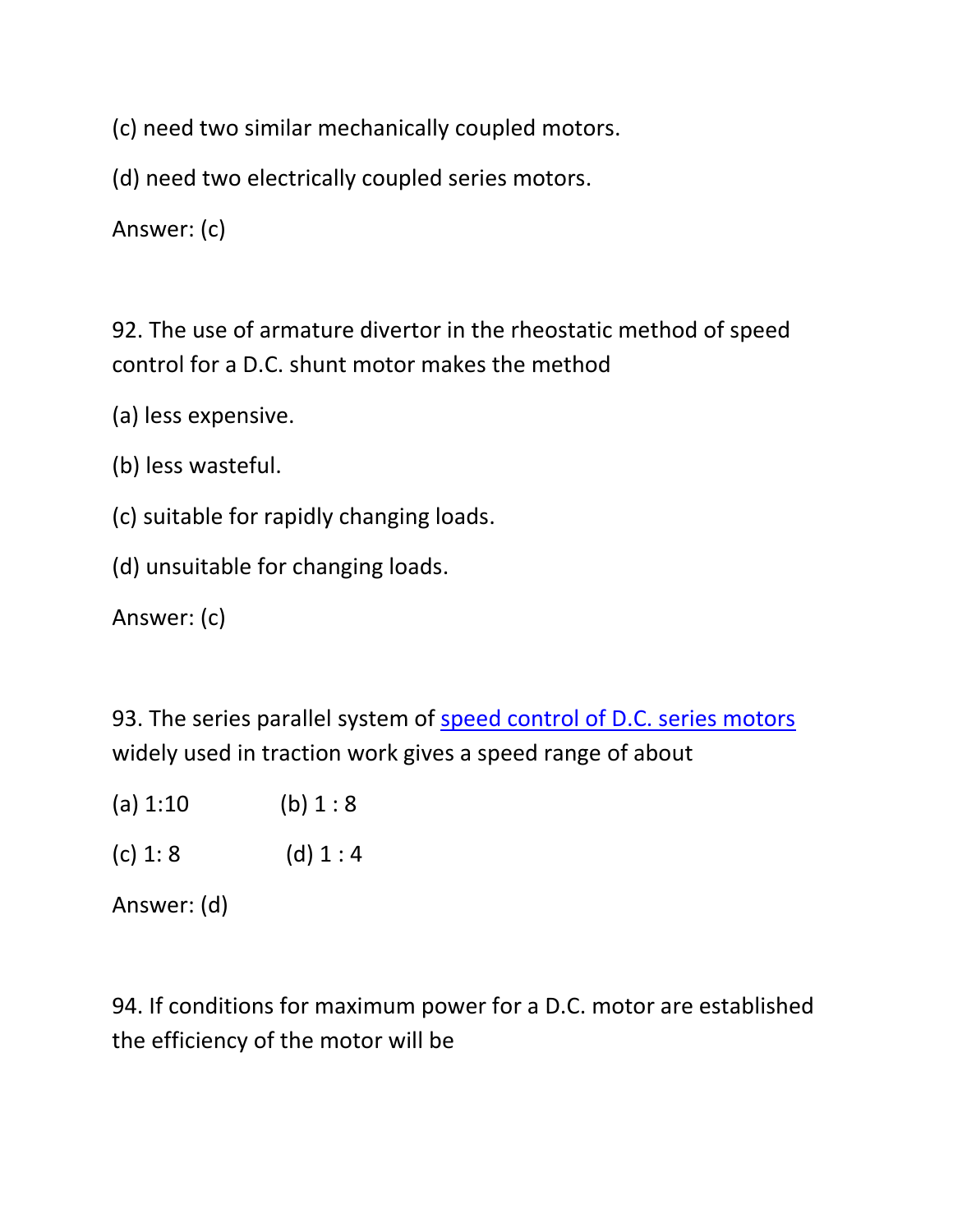- (a) less than 50%
- (b) 60 to 70%
- (c) 80 to 90%
- (d) 100%

Answer: (a)

- 95. In which of the following tests only one motor is required
- (a) Brake test
- (b) Hopkinson's test
- (c) Field's test
- (d) Swinburne's test

Answer: (a)

96. In Field's test for series motors, one motor drives the other machine as

- (a) cumulative compound generator.
- (b) differential compound generator.
- (c) separately excited generator.
- (d) series generator.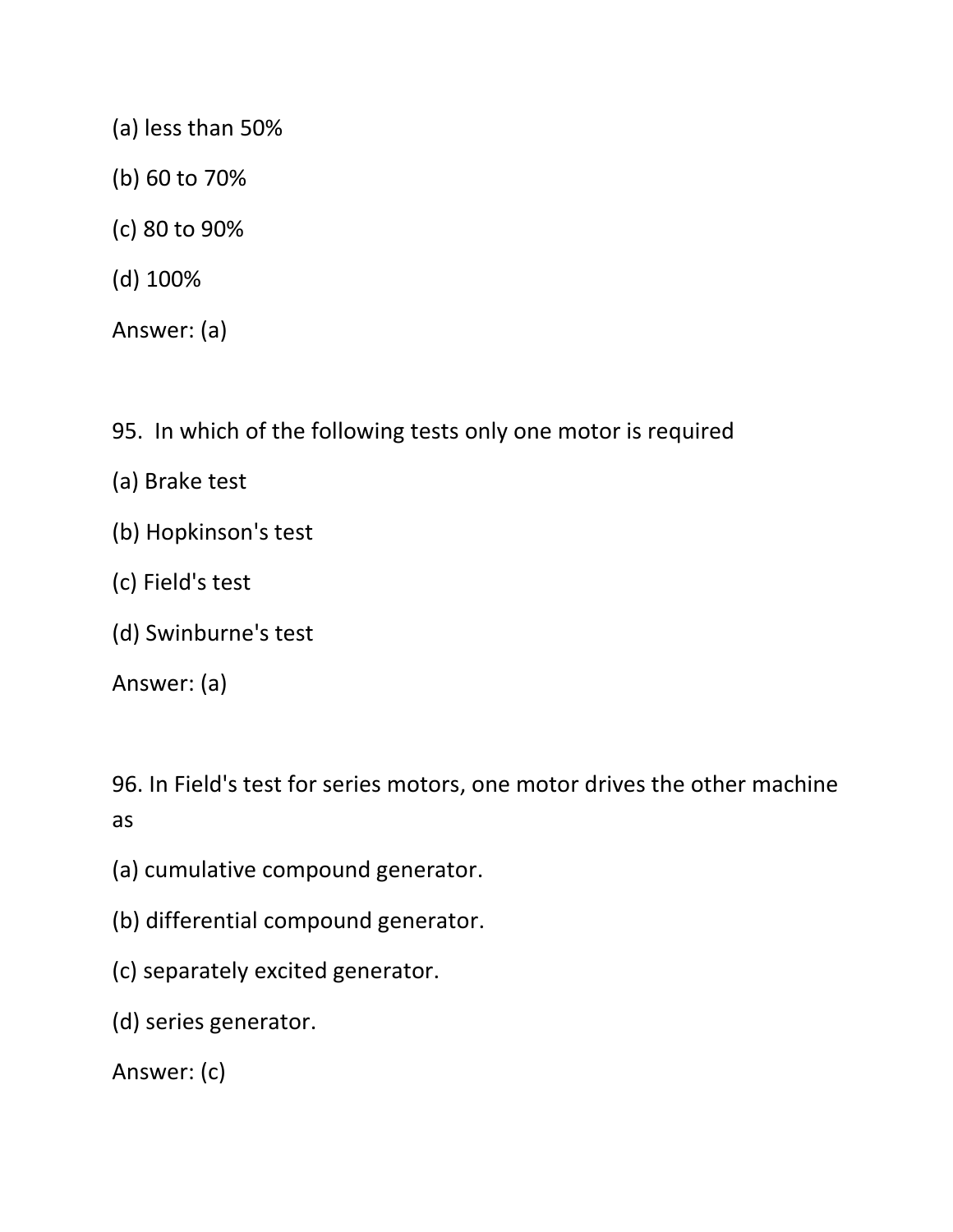97. A motor for punching machine is usually subjected to

(a) no load.

- (b) continuous part toad.
- (c) continuous full load.
- (d) intermittent load.

Answer: (d)

98. Which of the following is not necessarily the advantage of D.C. motors over A.C. motors ?

- (a) Batter speed control
- (b) Low cost
- (c) High starting torque
- (d) Wide speed range

- 99. The armature shaft of a D.C. motor must be able to withstand
- (a) any unbalanced magnetic pull on the armature core.
- (b) twisting strains due to transmission of torque.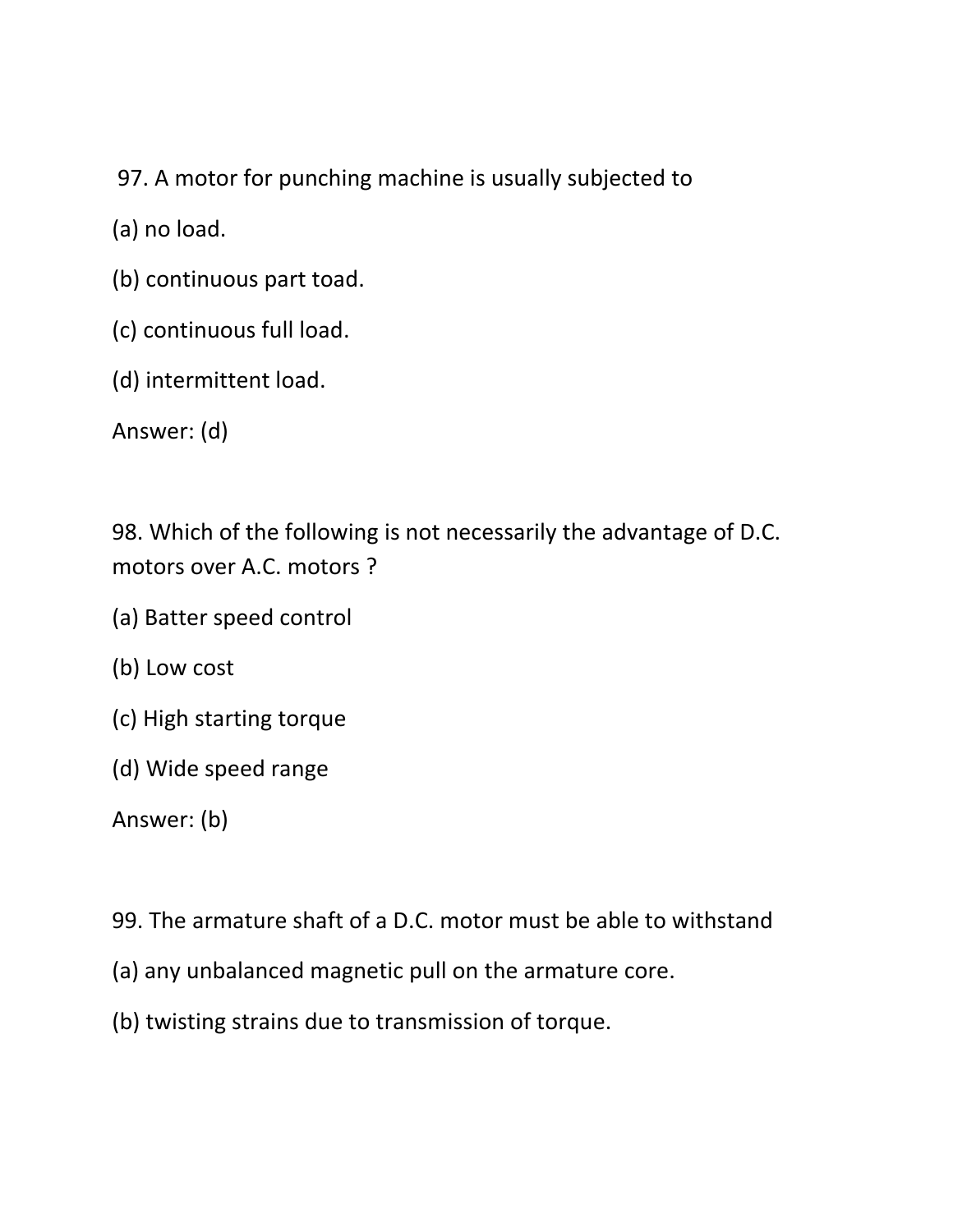(c) bending moment due to the weight of the armature and commutator.

(d) all of the above.

Answer: (d)

100. In an overloaded motor main danger arises due to

(a) winding getting overheated.

- (b) bus-bars getting heated.
- (c) starter getting damaged.
- (d) bearings getting overheated.

Answer: (a)

101. A wide and very sensitive speed control is usually required in case of

- (a) elevators.
- (b) steel rolling mills.
- (c) colliery winders.
- (d) all of the above.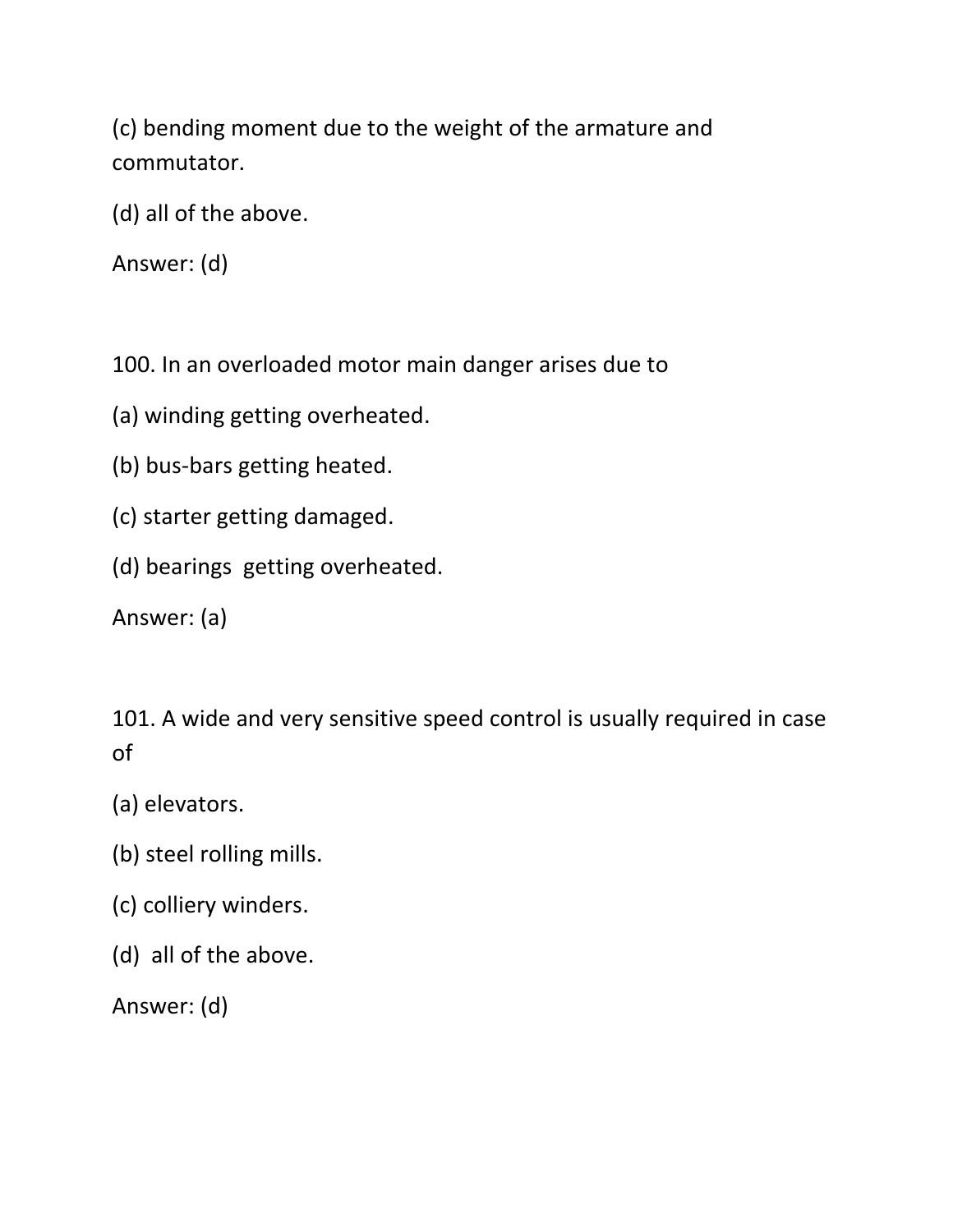102. Regenerative braking on D.C. shunt motors is used when

- (a) the load has overhauling characteristics.
- (b) the load is variable.
- (c) the load also acts as a braking force.
- (d) the load is constantly decreasing.

Answer: (a)

- 103. Which motor should be used for centrifugal pumps?
- (a) Series motor
- (b) Shunt motor
- (c) Either of the above

Answer: (b)

104. Which of the following methods is most effective in finding out the no load losses in a large D.C. shunt motor ?

- (a) Field's test
- (b) Block rotor test
- (c) Swinburne's test
- (d) Hopkinson's test

```
Answer: (c)
```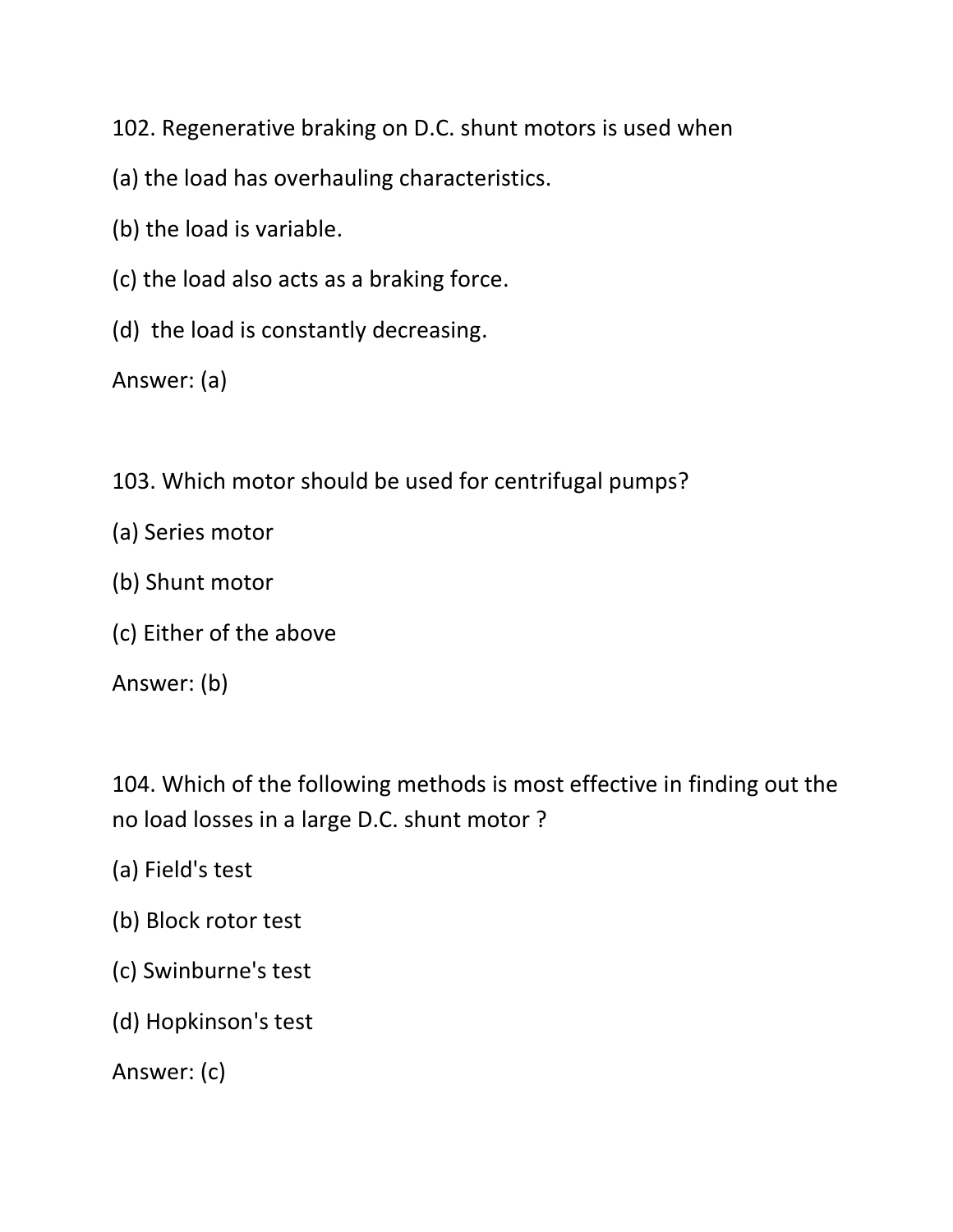105. The main disadvantage of Hopkinson's test for finding efficiency of the shunt D.C. motors is that it

(a) needs one motor and one generator.

- (b) require two identical shunt machines.
- (c) requires full-load power.
- (d) ignores any change in iron loss.

Answer: (b)

106. Which losses can be determined by performing the retardation test ?

- (a) Friction losses
- (b) Eddy current losses
- (c) Stray losses
- (c) Copper losses

Answer: (c)

107. The generated e.m.f. and the current are in the opposite direction in case of

- (a) D.C. generators
- (b) D.C. motors
- (c) D.C. generators and D.C. motors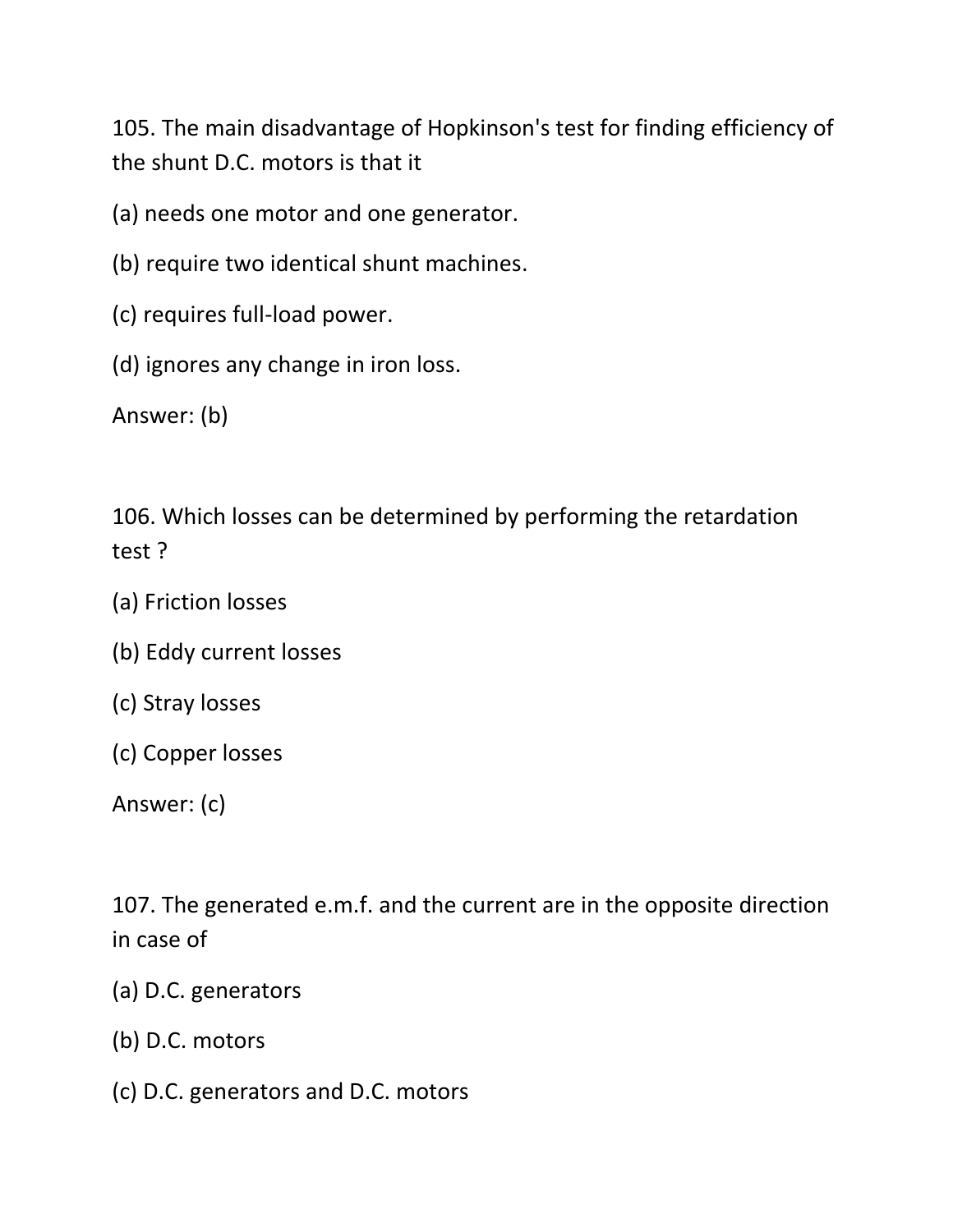(d) none of the above

Answer: (b)

108. Hopkinson's test is conducted at

- (a) no load (b) part load
- (c) low load (d) full load

Answer: (d)

109. Which of the following tests can be conducted on all types of D.C. machines ?

- (a) Hopkinson's test
- (b) Running down test
- (c) Block rotor test
- (d) Field's test
- (d) Brake test

Answer: (d)

110. In case of a shunt motor if the supply voltage is increased by 10% which of the following will decrease?

(a) full load current (b) full load speed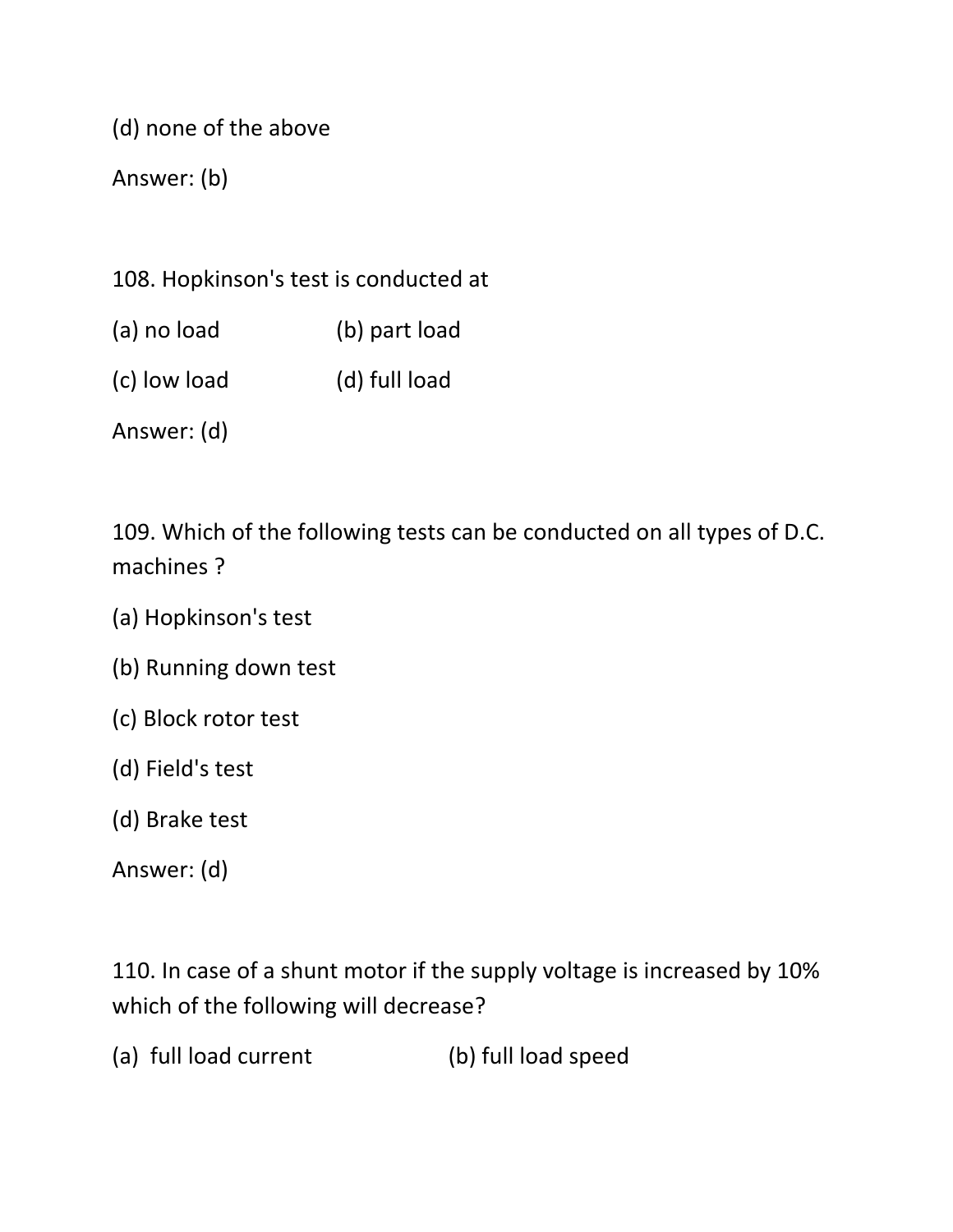(c) starting torque (d) none of the above

Answer: (a)

111. Which of the following, in a D.C. motor can sustain the maximum temperature rise?

(a) Commutator (b) Armature windings

(c) Slip-rings (d) Field windings

Answer: (d)

112. Speed control by the variation of flux, in a D.C. shunt motor, will give

- (a) constant torque drive.
- (b) variable torque drive.
- (c) constant power drive.
- (d) variable power drive.

Answer: (c)

113. A brake test on D.C. motors is usually restricted to

- (a) small horse power motors.
- (b) variable speed motors.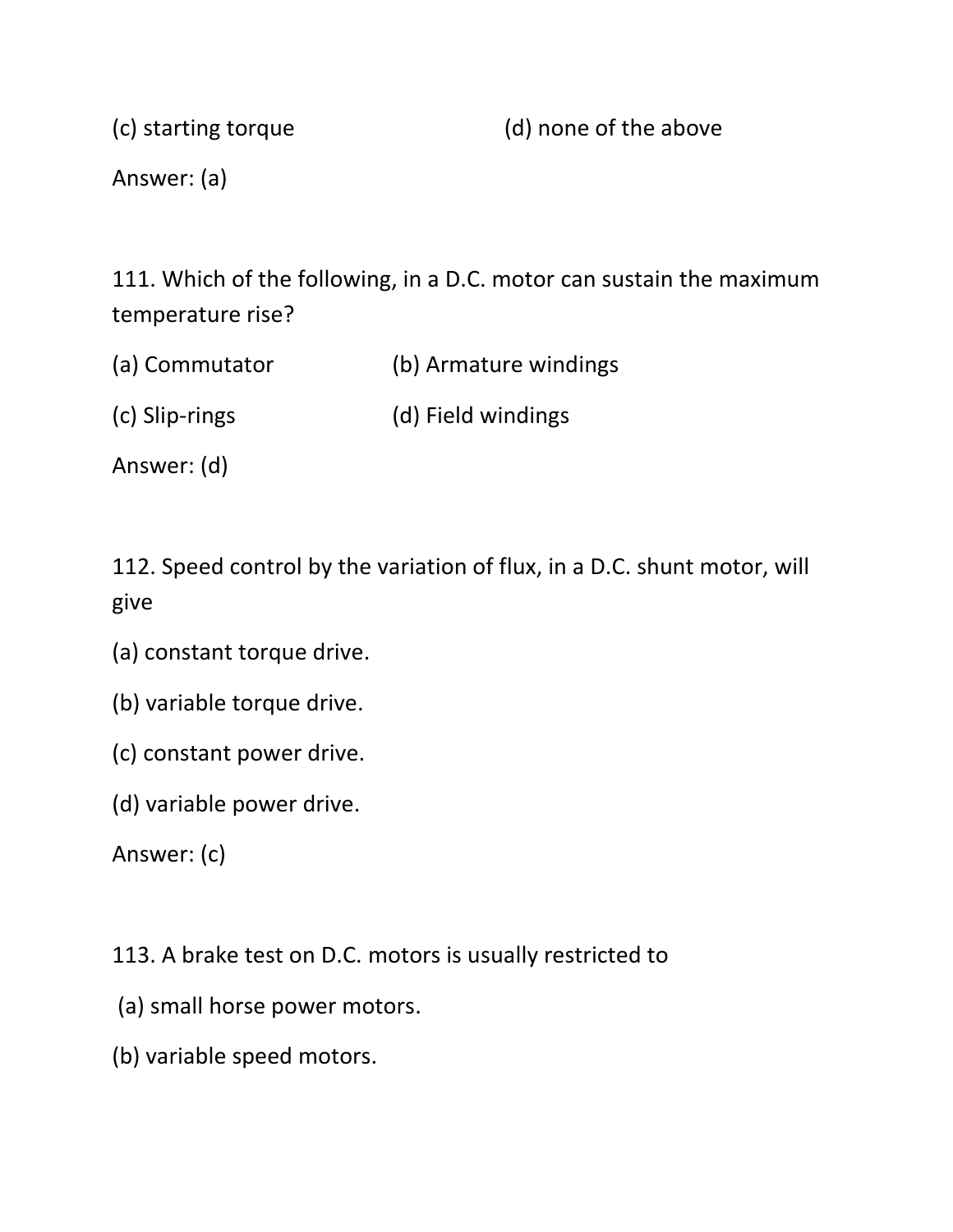(c) high speed motors.

(d) open frame type motors.

Answer: (a)

114. Which D.C. motor will have least percentage increase of input current for the same percentage increase in the torque?

(a) Shunt motor

- (b) Series motor
- (c) Cumulative compound motor
- (d) Separately excited motor

Answer: (b)

115. In D.C. machines fractional pitch winding is used

- (a) to improve cooling.
- (b) to reduce copper losses.
- (c) to increase the generated e.m.f.
- (d) to reduce the sparking.

Answer: (d)

116. A three point starter is considered suitable for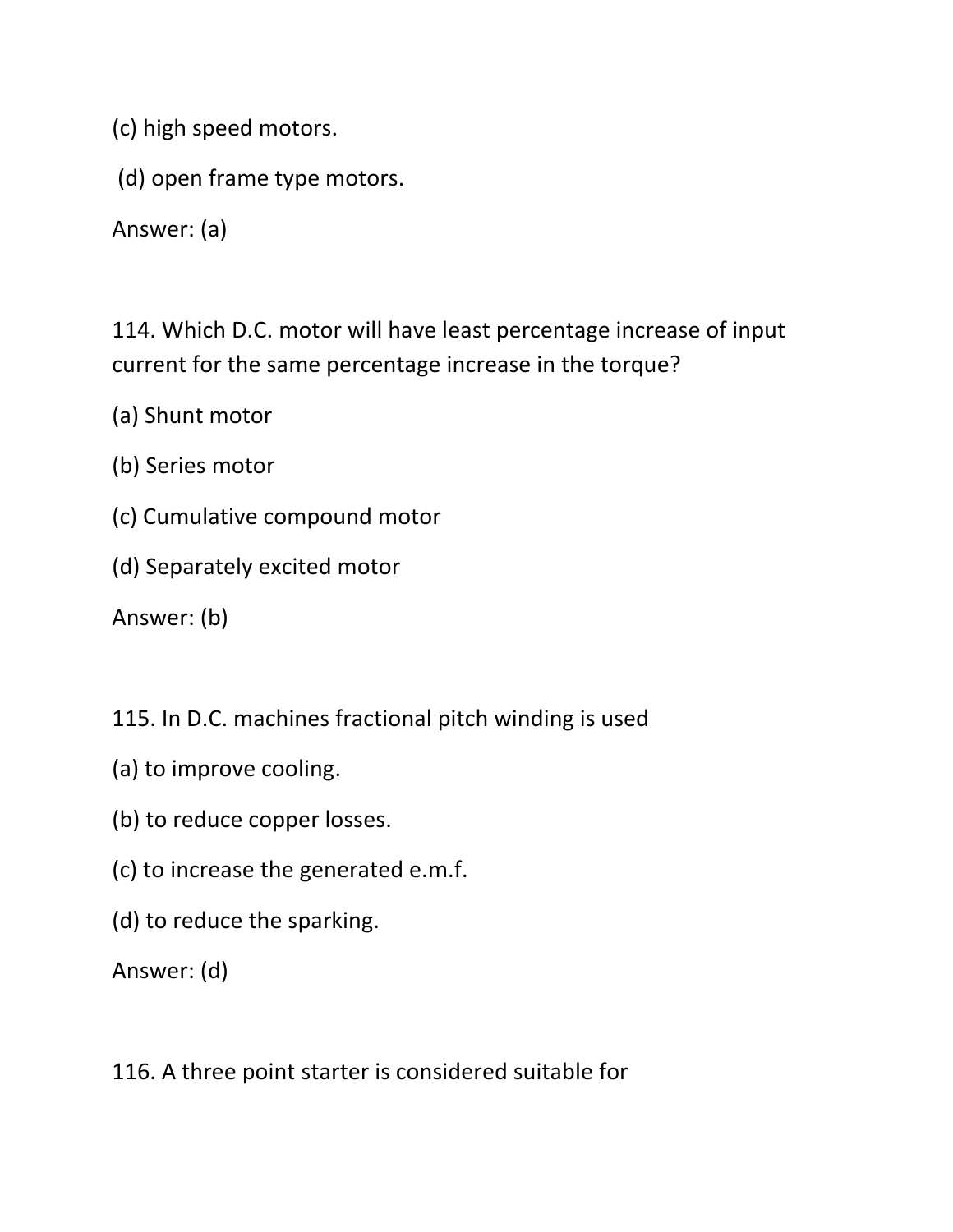(a) shunt motors.

(b) shunt as well as compound motors.

(c) shunt, compound and series motors.

(d) all D.C. motors.

Answer: (b)

117. Small D.C. motors up to 5 H.P. usually have

- (a) 2 poles (b) 4 poles
- (c) 6 poles (d) 8 poles

Answer: (a)

118. A shearing machine has cyclic load consisting of intermittent light and heavy loads. Which of the following D.C. motor will be suitable for this purpose?

(a) Series motor

(b) Shunt motor

- (c) Cumulative compound motor
- (d) Differential compound